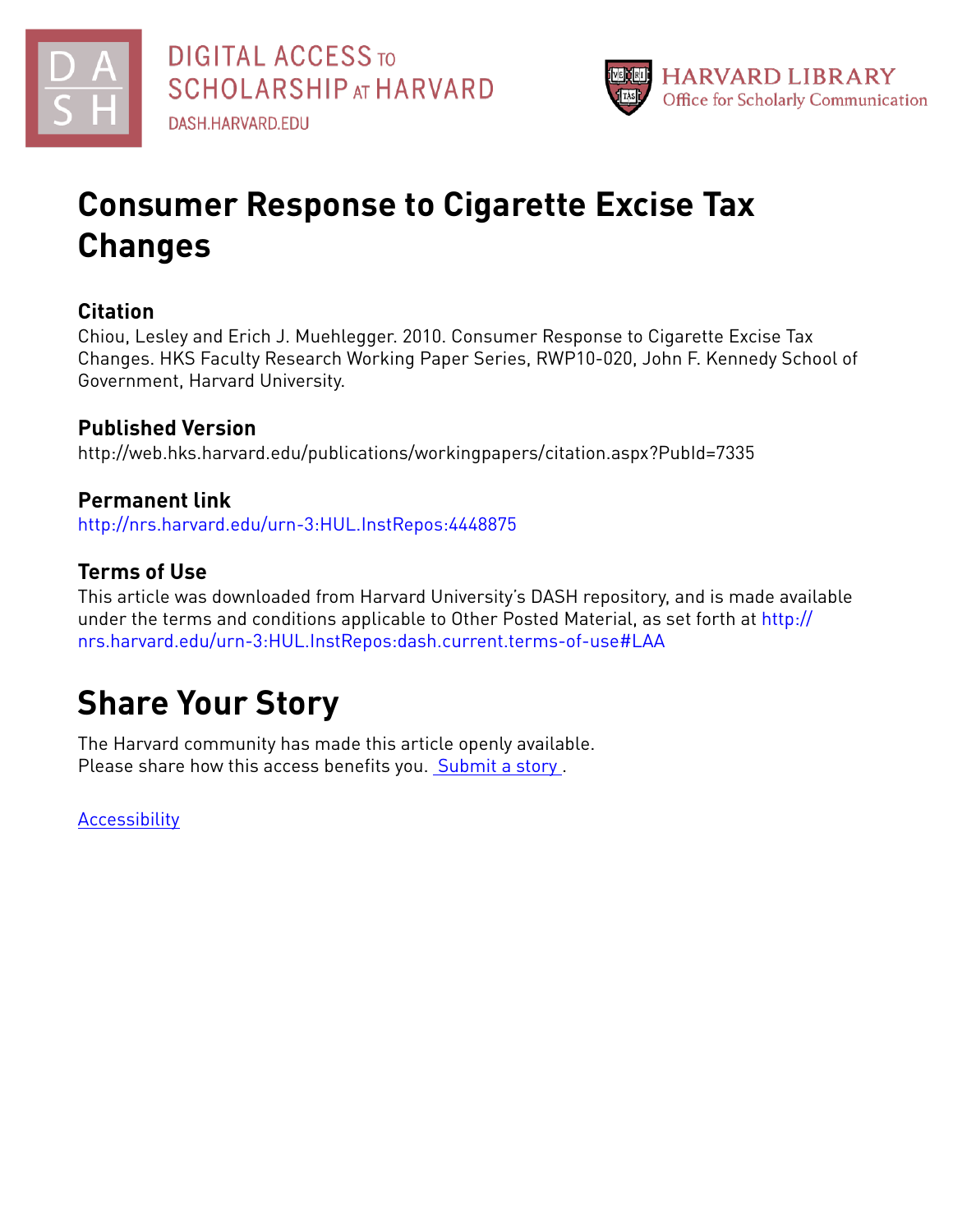

# **Consumer Response to Cigarette Excise Tax Changes**

Faculty Research Working Paper Series

Lesley Chiou Occidental College

Eric Muehlegger Harvard Kennedy School

### **June 2010 RWP10-020**

The views expressed in the **HKS Faculty Research Working Paper Series** are those of the author(s) and do not necessarily reflect those of the John F. Kennedy School of Government or of Harvard University. Faculty Research Working Papers have not undergone formal review and approval. Such papers are included in this series to elicit feedback and to encourage debate on important public policy challenges. Copyright belongs to the author(s). Papers may be downloaded for personal use only.

*www.hks.harvard.edu*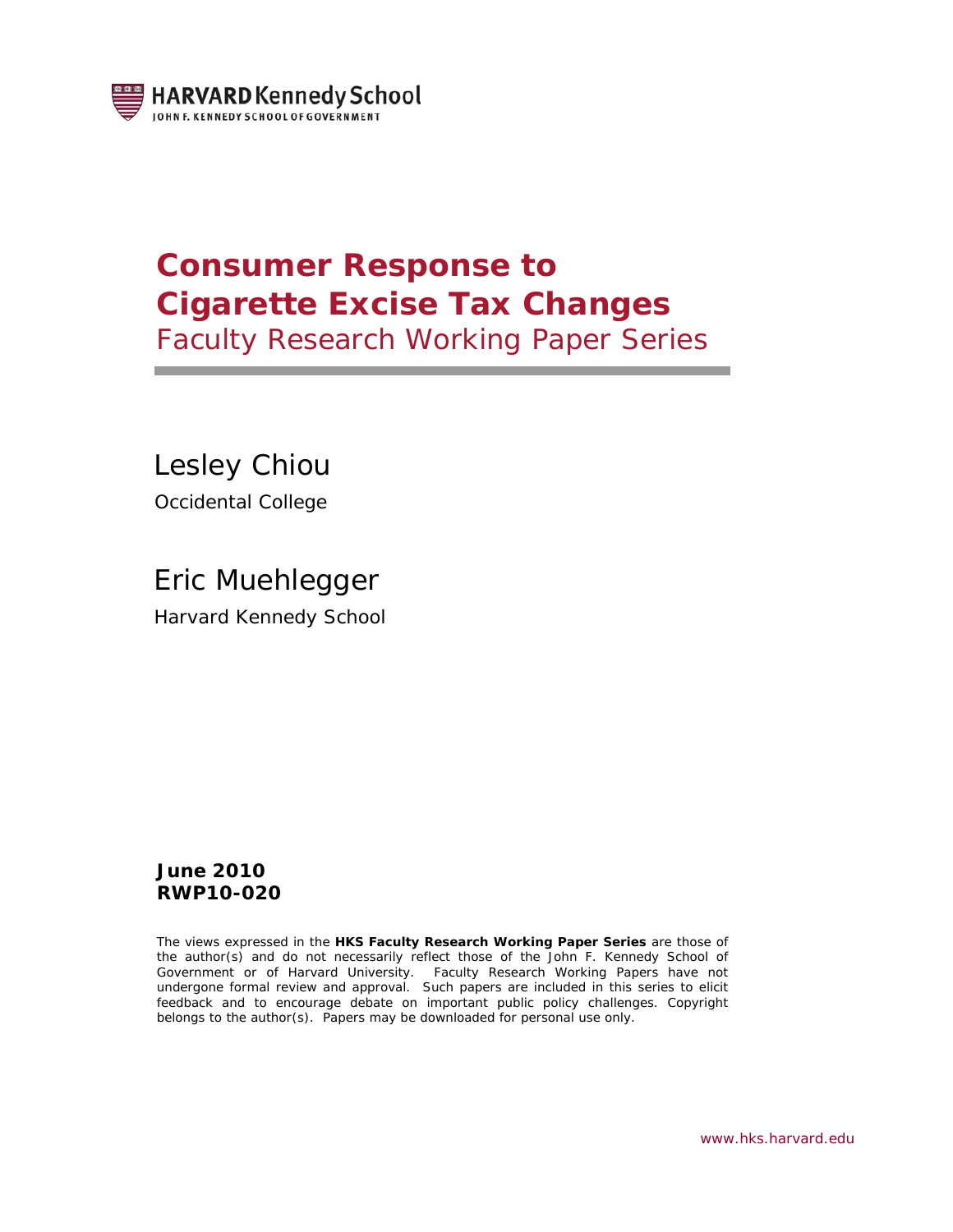## Consumer Response to Cigarette Excise Tax Changes

Lesley Chiou Erich Muehlegger <sup>∗</sup>

May 19, 2010

#### Abstract

We use a rich dataset of weekly cigarette sales to examine how consumers adapt their behavior before and after excise tax increases - whether by reducing demand, stockpiling, traveling to low-tax jurisdictions, or substituting towards lower-cost brands. Consumer response varies substantially for different types of cigarettes. Stockpiling primarily occurs for discount cigarettes and is most pronounced at stores far from lower-tax jurisdictions. Border-crossing is greatest at stores close to low-tax jurisdictions and occurs primarily for cigarettes sold by the carton. Finally, we find modest short-run substitution towards lower-cost brands following a tax-increase, consistent with consumers smoothing the transition to higher cigarette taxes. These differences in consumer behavior lead to meaningful differences in tax incidence - pass-through is higher for discount cigarettes which have more inelastic demand. Pass-through is lower near low-tax borders, especially for cigarettes sold by the carton for which cross-border evasion is greatest.

Key Words: Cigarettes; Consumer Behavior; Excise Taxes; Stockpiling; Tax Avoidance; Tax Incidence.

JEL: D1, D4, H2, H7

<sup>∗</sup> (Chiou) Occidental College. email: lchiou@oxy.edu. (Muehlegger-corresponding author) Harvard Kennedy School and National Bureau of Economic Research. 79 John F. Kennedy St. Cambridge, MA, 02138. ph: 617-335-6083. email: Erich Muehlegger@hks.harvard.edu. We would like to thank Michael Lovenheim for valuable comments and feedback. We thank Kate Mikels and Andrew Lai for excellent research assistance. We would also like to thank Brian Carlson of the Chicago Department of Revenue and Stephen O'Sullivan of the city of Evanston for providing information on local cigarette taxes. Funding for the project came partially from the Institute of Politics at Harvard Kennedy School.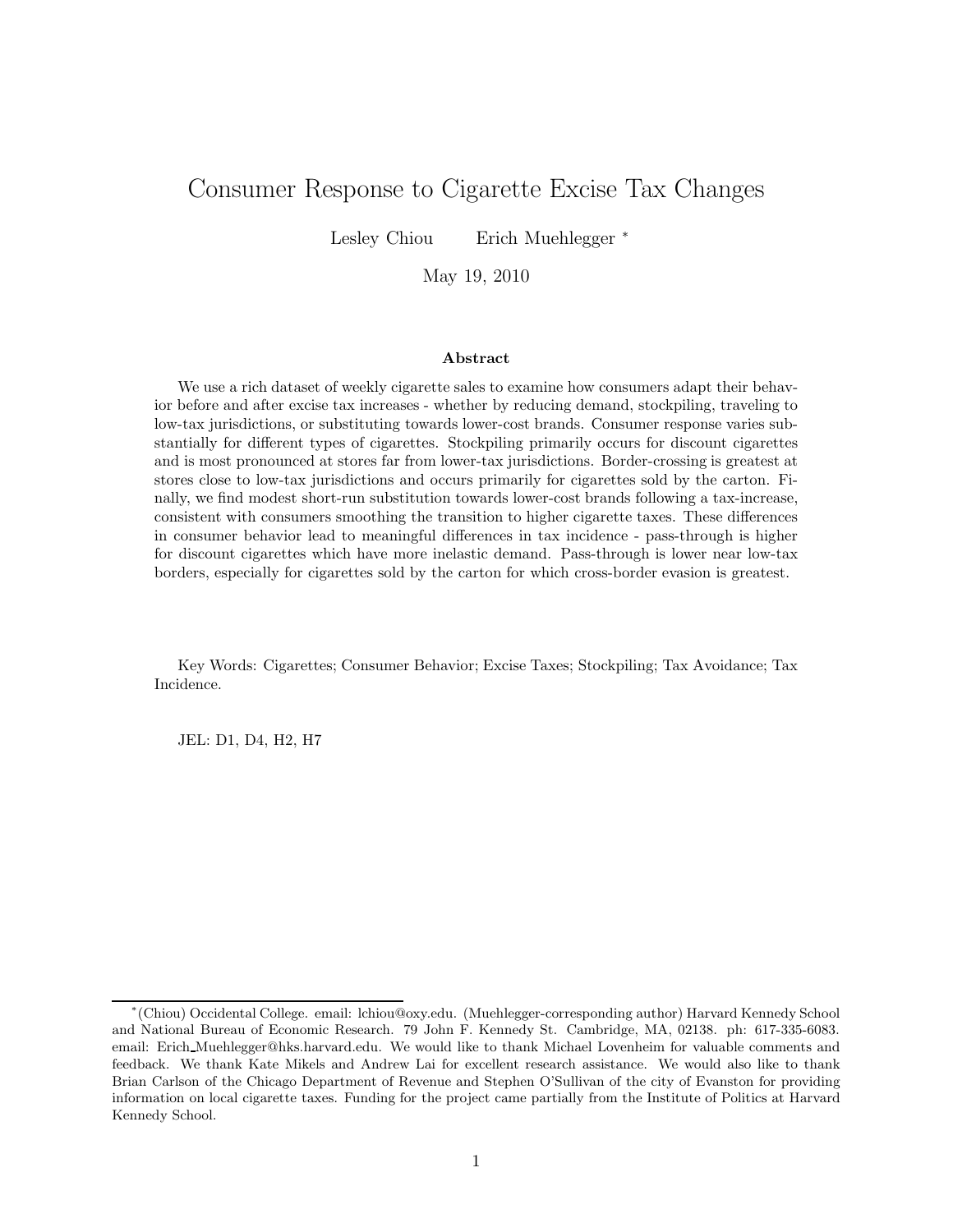#### 1 Introduction

Many taxes, from cigarette taxes to proposed carbon taxes, are motivated by non-fiscal considerations. While a great number of studies estimate short and long-run tax elasticities, fewer are able to examine how consumers adapt their behavior to tax changes. Although the tax elasticity of demand is useful for fiscal considerations, it provides an incomplete picture of whether the observed consumer response represents an actual reduction in consumption of the taxed good or whether it represents some form of consumer tax avoidance or behavior change. In this paper, we study how consumers respond to cigarette excise tax increases by examining weekly sales of cigarettes at approximately 85 supermarkets in the Chicago metropolitan area between 1989 and 1996. Our micro-data allows us to closely investigate the different margins by which consumers may respond to a tax change. In particular, we can distinguish and empirically test four different margins by which consumers respond to rising taxes: (1) reducing consumption, (2) stockpiling the good prior to the tax change, (3) substituting from high-price premium to low-price discount versions of the good, and (4) shifting purchases from high-tax jurisdictions to lower-tax jurisdictions. Our study is unique in that we are able to examine both shortand long-run adaptation to tax changes over time with micro-data. As consumers can mitigate the effects of a rising tax on their consumption by stockpiling, substitution across brands, and shifting the location of their purchases, our work has important implications for non-fiscal tax efficacy, especially for "sin" taxes designed to discourage consumption.

Our empirical strategy overcomes three challenges commonly faced in distinguishing how smokers adapt behavior in response to tax changes. First, data on consumer purchases are rarely reported frequently enough to identify stockpiling from idiosyncratic changes in tastes. Second, few datasets distinguish between different quality-tiers of a taxed good. Aggregation across different quality-tiers obscures the identification of consumer substitution from high-price to low-price brands which may occur following a tax increase. Finally, few studies track sales at a highly disaggregated geographic level; most of the previous cigarette literature uses indirect estimates of border-crossing from high-tax to low-tax counties or states.

We are able to overcome these challenges by using a dataset which reports weekly sales at the Universal Product Code (UPC) level at individual supermarkets in the Chicago area. We observe sales with high frequency, allowing us to examine the intertemporal pattern of sales around state and local cigarette tax changes. Furthermore, we observe prices and quantities of each particular UPC sold (e.g., Marlboro 120s, sold in individual soft packs) at each store. The UPClevel data distinguishes sales of single-packs from cartons as well as sales of different cigarette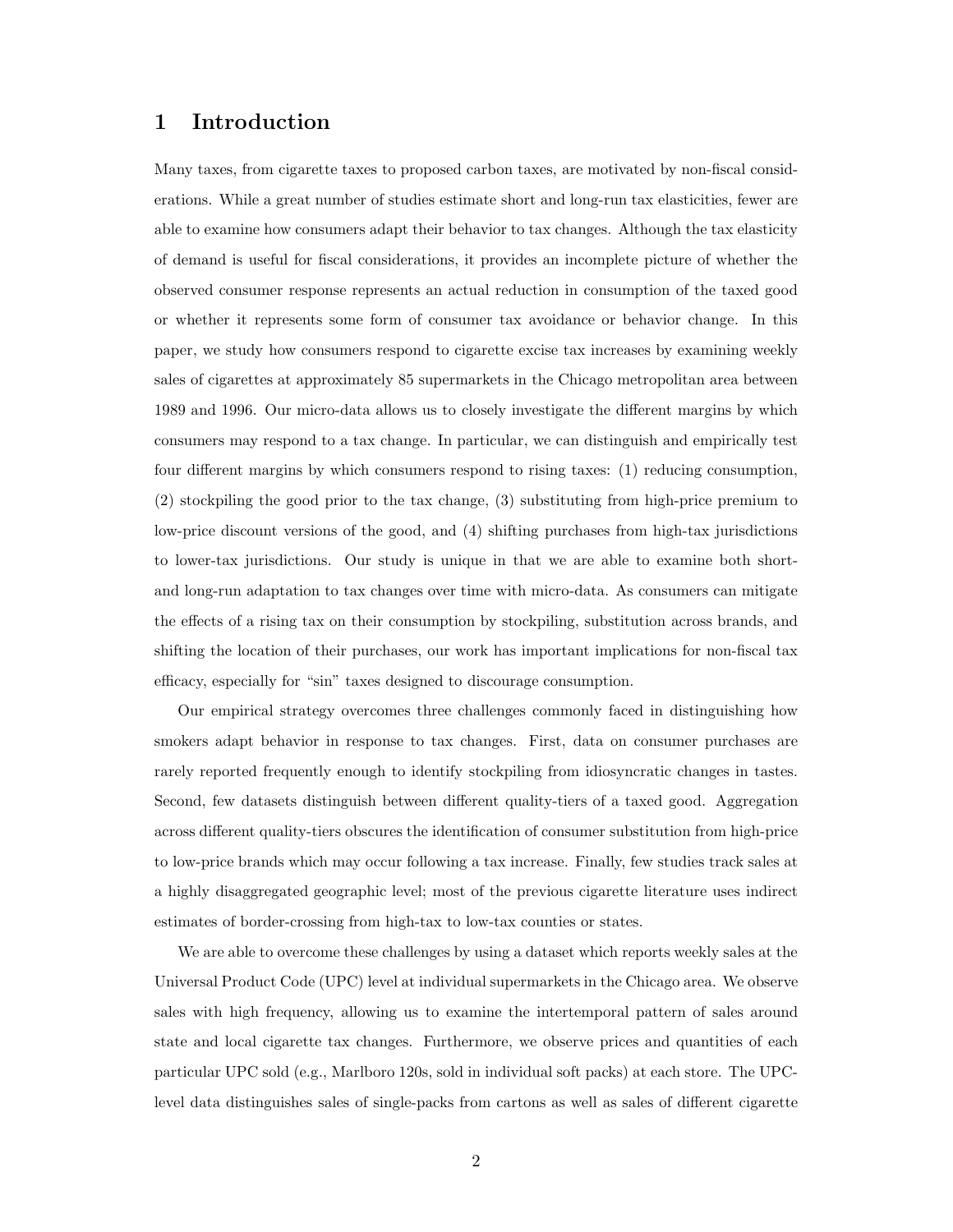quality-tiers, which allows us to investigate and estimate substitution between these categories following a tax change. Finally, the supermarkets that we observe are located throughout the Chicago metropolitan area and vary demographically as well as in proximity to the Indiana and Wisconsin borders. Thus, we are able to observe how consumers near or far from lower-tax borders respond as taxes rise. We also examine whether consumer response is correlated with customer demographics - for instance, wealthy smokers may more easily absorb a tax increase without switching to cheaper, discount brands.

To motivate our empirical analysis, we first use an event study to examine a change in the Illinois tax in July 1993 that increased the state cigarette tax by approximately 46% from 30 to 44 cents per pack. We use this discrete change in cigarette taxes to closely examine how consumers shift their behavior during the short-run prior to and in the aftermath of this large tax change - whether by stockpiling cigarettes in anticipation of the tax increase or by changing the type, quantity, and/or location of cigarettes purchased afterwards. We find evidence that consumers do anticipate tax increases by stockpiling in the months prior to the tax increase and that this behavior differs markedly by quality-tier and location. While we do not observe stockpiling of premium cigarettes, we observe a dramatic increase  $(>200\%)$  in the sales of discount cigarettes in the month prior to the tax change. Moreover, stockpiling is more pronounced at stores located far from the borders of Indiana and Wisconsin, where the costs of traveling to a lower-tax jurisdiction are greater.

We extend the analysis by constructing a longer panel over the period 1989 to 1996, which includes two federal tax increases in January 1991 and January 1993, the July 1993 state tax increase in Illinois, local cigarette tax increases in Cook County, the municipalities of Chicago and Evanston, and tax increases the neighboring states of Wisconsin and Indiana. The longer panel allows us to better test for stockpiling as well as other long-run methods of adaptation, such as switching from more expensive to less expensive cigarette brands or crossing to neighboring jurisdictions with lower tax rates. Our estimates imply that a one-cent increase in cigarette prices is associated with approximately a four percent increase in the sales of discount cigarettes during the month preceding the tax increase. Similarly to our event study results, we find that stockpiling of discounted cigarettes is greater at stores far from the Indiana border. We do not find strong evidence that stockpiling is correlated with store demographics - we only find that stockpiling is negatively correlated with a store's proportion of minority customers.

We find suggestive evidence that consumers shift between cigarette quality-tiers as taxes rise. The model we present in section 2 suggests that, absent addiction, consumers will tend to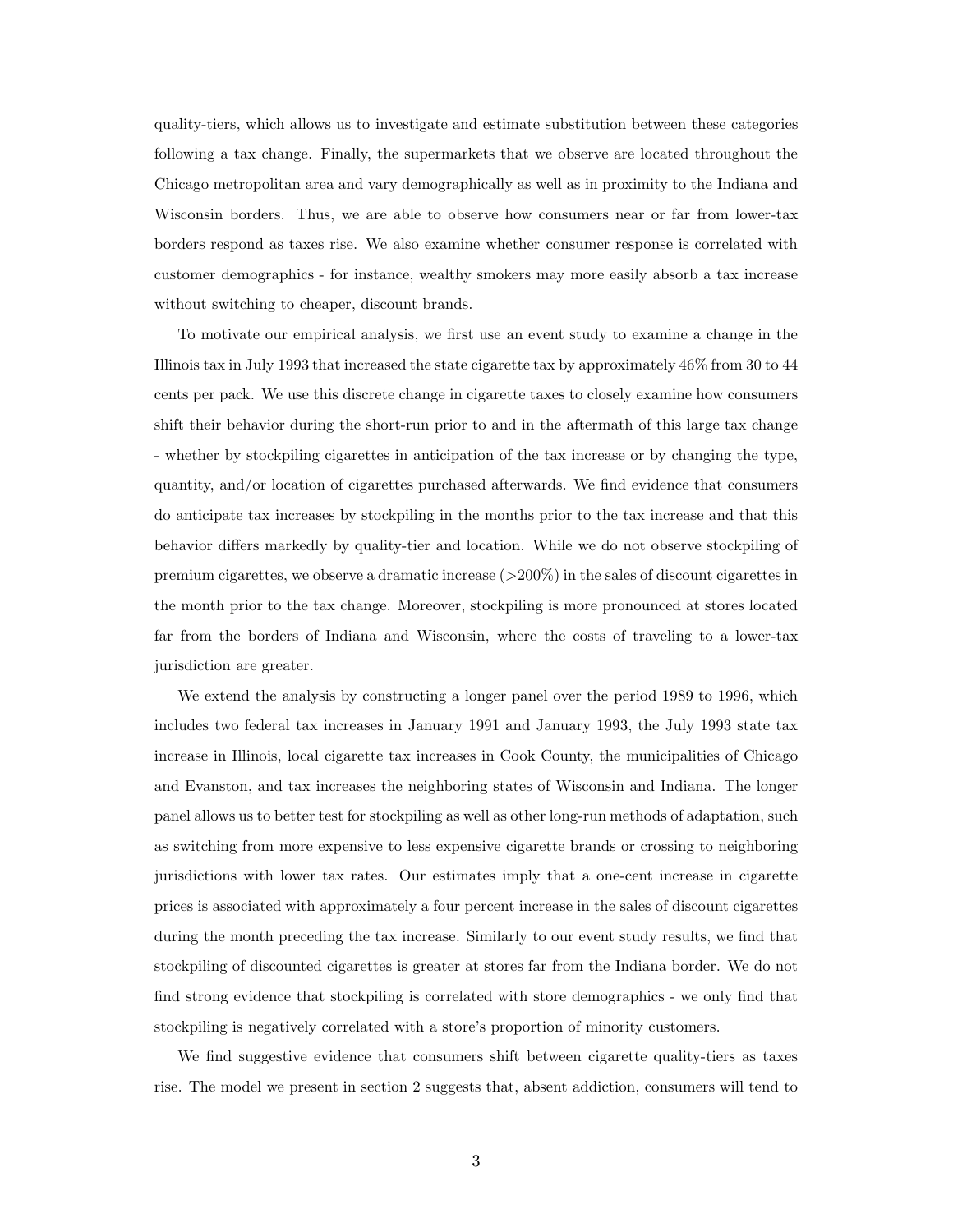shift towards more expensive brands as per-unit excise taxes rise and the relative prices between different quality tiers declines. Over the long term, our panel analysis finds evidence consistent with this prediction. For most locations, tax increases are associated with a shift towards higher quality cigarettes in the long-run. This effect declines as the percentage of customers who are minority or over 60 years of age increases; these customers may permanently substitute away from premium brands in favor of cheaper discount cigarettes. In the short-run, though, discount cigarette sales rise after a tax increase, even after controlling for cigarette prices. This is consistent with a basic model of addiction - consumers may shift in the short-run to lower quality cigarettes in order to smooth the transition to higher cigarette prices.

Finally, we find that border-proximity and strength of the incentive to travel to lower tax jurisdictions is associated with a reduction in cigarettes sales. The reduction in sales occurs only for cigarettes sold by the carton - exactly the class of products for which we would expect border-crossing to be the greatest. We estimate that sales of cigarettes sold by the carton are approximately forty-four percent lower at a store five miles from the Indiana border facing the average tax differential during the period (24 cents per pack) than a store of average distance from the Indiana border (∼ 27 miles). We do not find a similar effect for cigarettes sold by the pack.

These differences in consumer response translate into meaningful differences in tax incidence. We find that pass-through is greater for discount cigarettes, for which we estimate the demand to be most price inelastic, than for premium brands. We also find that tax pass-through is lower for cigarettes sold by the carton. In a similar fashion to Doyle and Samphantharak (2008), we also find that pass-through declines near low-tax borders, where the elasticity of demand is likely to be greater. This effect is especially pronounced for cigarettes sold by the carton - the class of cigarettes for which we estimate border-crossing to be the greatest.

In addition to contributing the literature on smoker response to cigarette taxes (e.g., Coats (1995), Yurekli and Zhang (2000), Adda and Cornaglia (2006)), our paper informs the growing literature examining short-run consumer response to taxes. In the durable goods context, Sallee (2008) examines the intertemporal response of consumers' automobile purchases, exploiting the January 2005 increase in value of federal hybrid vehicle incentives. Sallee finds a significant delay in purchases of hybrid vehicle at the end of 2004, consistent with consumer anticipation of the increase in the value of the hybrid vehicle incentive. In contrast, we examine non-durable good purchases - for which stockpiling is possible and substitution between high- and low-quality versions of a taxed good likely differ. Our paper also relates to the literature on border-crossing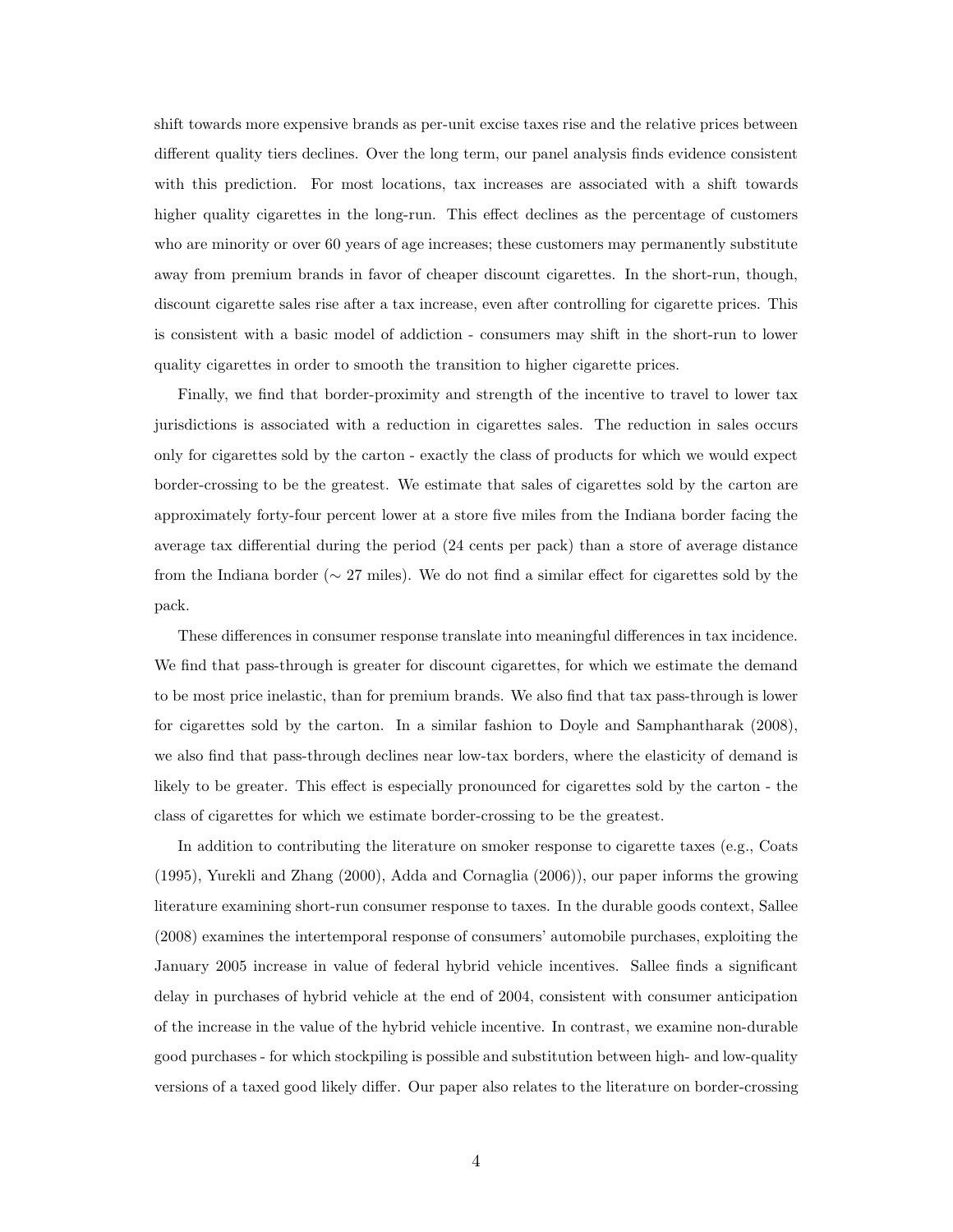behavior due to differences in taxes across jurisdictions (Stehr (2007); Lovenheim (2008); Chiou and Muehlegger (2009)).

In section 2, we present a stylized model of cigarette consumption which we use to motivate our empirical predictions. In section 3, we present our data. Section 4 discusses the results of our two empirical approaches. Section 5 concludes.

### 2 Model

To motivate our empirical analysis and our discussion of how smokers may adapt their behavior to tax changes, we consider a stylized two-period game in which smokers choose between two classes of cigarettes: a "premium" brand sold at price  $p_b$  and a "discount" brand sold at price  $p_d$ . Smokers consume cigarettes in both periods and can also stockpile cigarettes in the first period in anticipation of a per-pack tax increase t. Denoting consumption of premium and discount cigarettes in periods 1 and 2 as  $q_{1b}$ ,  $q_{2b}$ ,  $q_{1d}$ , and  $q_{2d}$ , consumption of the outside good as  $z_1$ and  $z_2$ , and stockpiling of premium and discount cigarettes in period 1 as  $x_b$  and  $x_d$ , consumers maximize

$$
U(q_{1b}, q_{2b}, q_{1d}, q_{2d}, z_1, z_2) = \alpha f(q_{1b} + \gamma q_{1d}) + g(z_1) + \delta[\alpha f(q_{2b} + x_b + \gamma q_{2d} + \gamma x_d) + g(z_2)] -\delta\beta h(q_{1b} + q_{1d} - (q_{2b} + x_b + q_{2d} + x_d))]
$$
\n(1)

subject to non-negativity constraints and budget constraints

$$
p_b(q_{1b} + x_b) + p_d(q_{1d} + x_d) + z_1 = B
$$
  
(2)  

$$
(p_b + t)q_{2b} + (p_d + t)q_{2d} + z_2 = B.
$$

The function  $f$  denotes utility derived from cigarette consumption, and the function  $g$  denotes denotes utility derived from non-smoking consumption. In addition, we include a function  $h$ , which captures the addiction disutility associated with reducing consumption in the post-tax period. We assume that  $f$  and  $g$  are increasing and concave and that  $h$  is increasing and convex. Consumers are heterogeneous with  $\alpha$  representing consumer preference for smoking,  $\gamma$  denoting heterogeneous consumer preference for discount cigarettes, and  $\beta$  denoting the degree to which consumers incur disutility from reducing their cigarette consumption. We define  $\delta < 1$  as the rate at which a consumer discounts future consumption.

By construction, a consumer will have an exclusive preference for premium or discount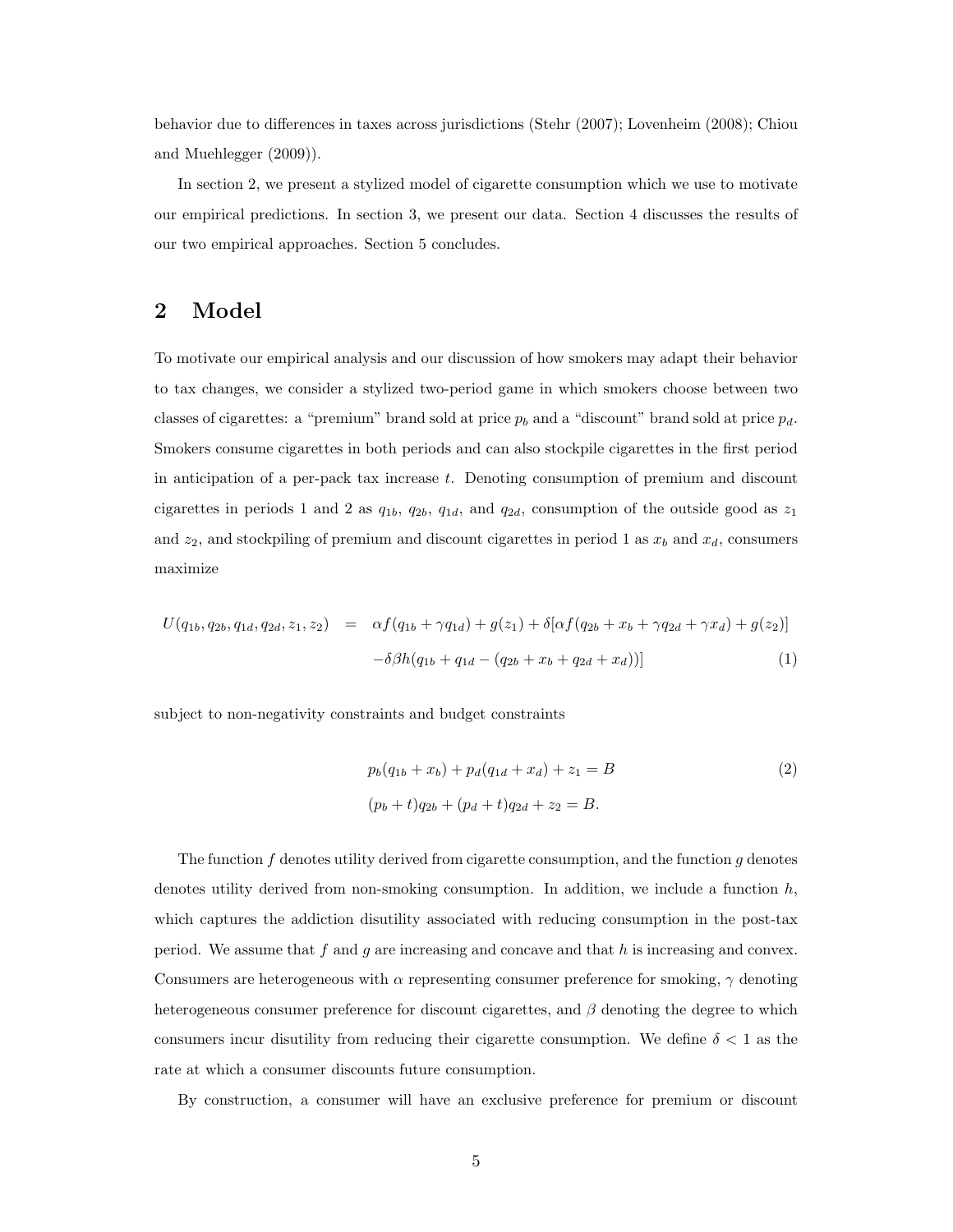cigarettes depending on their value of gamma. We use  $\hat{\gamma}_1$ ,  $\hat{\gamma}_2$  and  $\hat{\gamma}_x$  to denote the unique threshold values at which a consumer is indifferent between purchasing discount and premium cigarettes in period 1, period 2, and as inventories between the low-tax and high-tax periods. A consumer with value of  $\gamma$  above a threshold (i.e., a greater preference for discount cigarettes) will purchase discount cigarettes exclusively, while a consumer with a value of  $\gamma$  below the threshold will exclusively purchase premium cigarettes.

$$
\hat{\gamma}_1 = \frac{\beta h'[p_b - p_d]}{\alpha f'(p_b)} + \frac{p_d}{p_b} \tag{3}
$$

$$
\hat{\gamma}_2 = \frac{-\beta h'[p_b - p_d]}{\alpha f'(p_b + t)} + \frac{p_d + t}{p_b + t} \tag{4}
$$

$$
\hat{\gamma}_x = \frac{-\beta h'[p_b - p_d]}{\alpha f'(p_b)} + \frac{p_d}{p_b} \tag{5}
$$

Absent addiction (where  $\beta = 0$ ), the threshold value of  $\gamma$  depends exclusively on the relative prices of discount and premium cigarettes. Consequently, as per-pack taxes rise, the threshold shifts in favor of premium cigarettes.<sup>1</sup> With addiction, a forward-looking consumer will shift, on the margin, towards premium cigarettes in the first period, recognizing that smoking fewer cigarettes reduces the disutility of lowering consumption when taxes rise. On the other hand, addiction shifts consumers towards stockpiling discount cigarettes. In addition, in the post-tax period, addiction shifts consumers on the margin towards discount cigarettes in the short-run, at least until the smoker is able to wean themselves to a lower level of consumption in the long-run.

Conditional on  $\alpha$  and  $\beta$ , the thresholds define four classes of smokers: (1) individuals who only smoke or stockpile premium cigarettes, (2) individuals who stockpile discount cigarettes, but purchase premium cigarettes for immediate consumption, (3) individuals who stockpile discount cigarettes, and purchase discount cigarettes for consumption in one but not both of the pre-tax and post-tax period, and (4) individuals who only smoke or stockpile discount cigarettes.<sup>2</sup> As the disutility associated with reducing cigarette consumption rises, the threshold value of  $\hat{\gamma}_x$  falls, and we would expect that consumers would stockpile discount cigarettes. In addition,  $\hat{\gamma}_1$  declines relative to  $\hat{\gamma}_2$ , implying some consumers may switch from premium to discount cigarettes in the post-tax period to smooth their reduction in cigarette consumption.

Although the tax does not affect the proportion of consumers who stockpile premium and discount cigarettes, the tax does affect the amount of cigarettes a consumer chooses to stock-

 $1$ This implicitly assumes that tax pass-through for the discount and premium cigarettes is equivalent - a hypothesis we are able to test empirically.

<sup>&</sup>lt;sup>2</sup>Whether group (3) are individuals who smoke premium cigarettes pre-tax and discount cigarettes post-tax or vice versa depends on the functional form of f and h. These consumers will switch from premium to discount cigarettes when  $\hat{\gamma}_1 > \hat{\gamma}_2 \iff \frac{\beta h'(p_b - p_d)}{\alpha f'(p_b)} + \frac{\beta h'(p_b - p_d)}{\alpha f'(p_b + t)} > \frac{p_d + t}{p_b + t} - \frac{p_d}{p_b}.$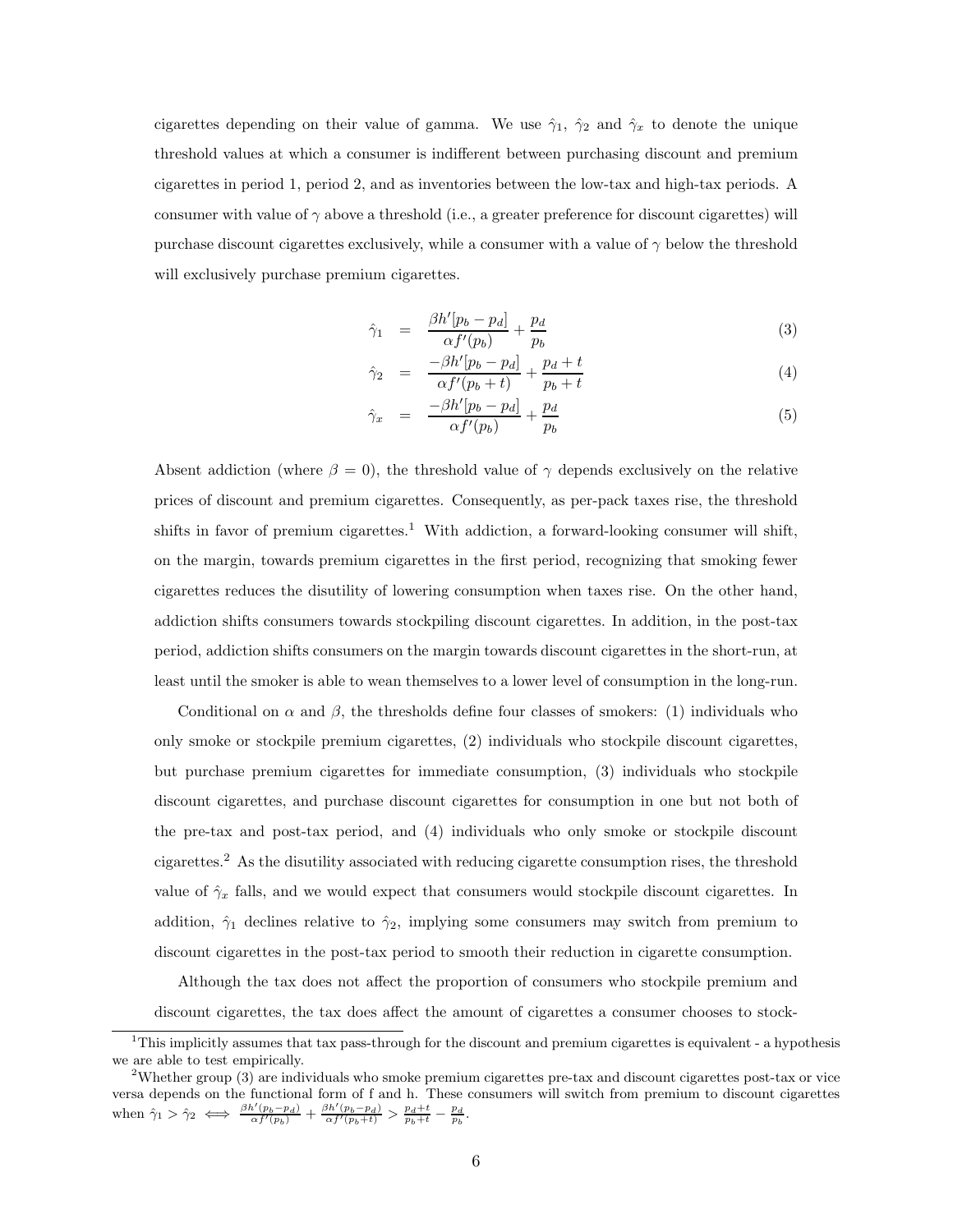pile.<sup>3</sup> Depending on how  $\gamma$  compares to  $\hat{\gamma}_1$ ,  $\hat{\gamma}_2$  and  $\hat{\gamma}_x$ , consumers purchase premium or discount cigarettes exclusively in period 1, period 2, or as inventories, and three of the nonnegativity constraints will bind. The first-order conditions are standard and imply the usual three equalities. As an example, for a smoker who only chooses to smoke or stockpile premium cigarettes (with a value of  $\gamma < \frac{-\beta h'[p_b - p_d]}{\alpha f' p_b} + \frac{p_d}{p_b}$ , the three equalities

$$
\frac{\alpha f'(q_{1b}) - \delta \beta h'(q_{1b} - q_{2b} - x_b)}{p_b} = g'(z_1)
$$
\n(6)

$$
\frac{\alpha f'(q_{2b} + x_b) + \beta h'(q_{1b} - q_{2b} - x_b)}{p_b + t} = g'(z_2)
$$
\n(7)

$$
\frac{\delta \alpha f'(q_{2b} + x_b) + \delta \beta h'(q_{1b} - q_{2b} - x_b)}{p_b} = g'(z_1)
$$
\n(8)

equate the marginal utility per dollar of cigarette and non-cigarette consumption in the first period, the second period, and intertemporally through the inventory constraint. In all cases, the comparative statics are consistent with intuition. The imposition of taxes increases inventories while reducing both classes of consumption in the first period.

#### 3 Empirical Model and Data

Our empirical analysis relies on scanner data of cigarette sales from Dominick's Finer Foods (hereafter, DFF) provided by the Kitts Center for Marketing at Chicago GSB.<sup>4</sup> Dominick's Finer Foods is the second largest supermarket chain in the Chicago metropolitan area with a market share of approximately 25 percent (Chevalier et al., 2003). The DFF scanner dataset provides weekly, UPC-level data for twenty classes of products, from orange juice to pain medication to laundry detergent at 120 DFF grocery stores in Lake, Cook, Dupage and Will Counties, from 1989 to 1996. For our purposes, we focus specifically on the scanner data related to cigarettes for which per pack taxes were raised at various points by the state of Illinois, Cook County, and neighboring jurisdictions. The DFF data track cigarette sales at approximately 83 of the stores.

For each cigarette UPC with positive sales in a particular store-week, the scanner data reports the total number of units sold (reported in packs for UPCs corresponding to products sold by the pack and reported in cartons for products sold by the carton). In addition, the scanner data reports the retail price for each UPC with positive sales.<sup>5</sup> Because the DFF scanner data only

<sup>&</sup>lt;sup>3</sup>Although we do not formally present it, for sake of brevity, the model extends in a relatively straightforward fashion to one in which consumers have an additional option of traveling to a lower cost jurisdiction. In this case, the value to stockpiling is lower, especially for consumers who can travel to the low-tax jurisdiction at low cost.

 $^4{\rm The\,DFF}$  data is publicly available at http://research.chicagogsb.edu/marketing/databases/dominicks/index.aspx.

<sup>&</sup>lt;sup>5</sup>As excise taxes are remitted by wholesalers, the store will not likely observe the pre-tax price for cigarettes.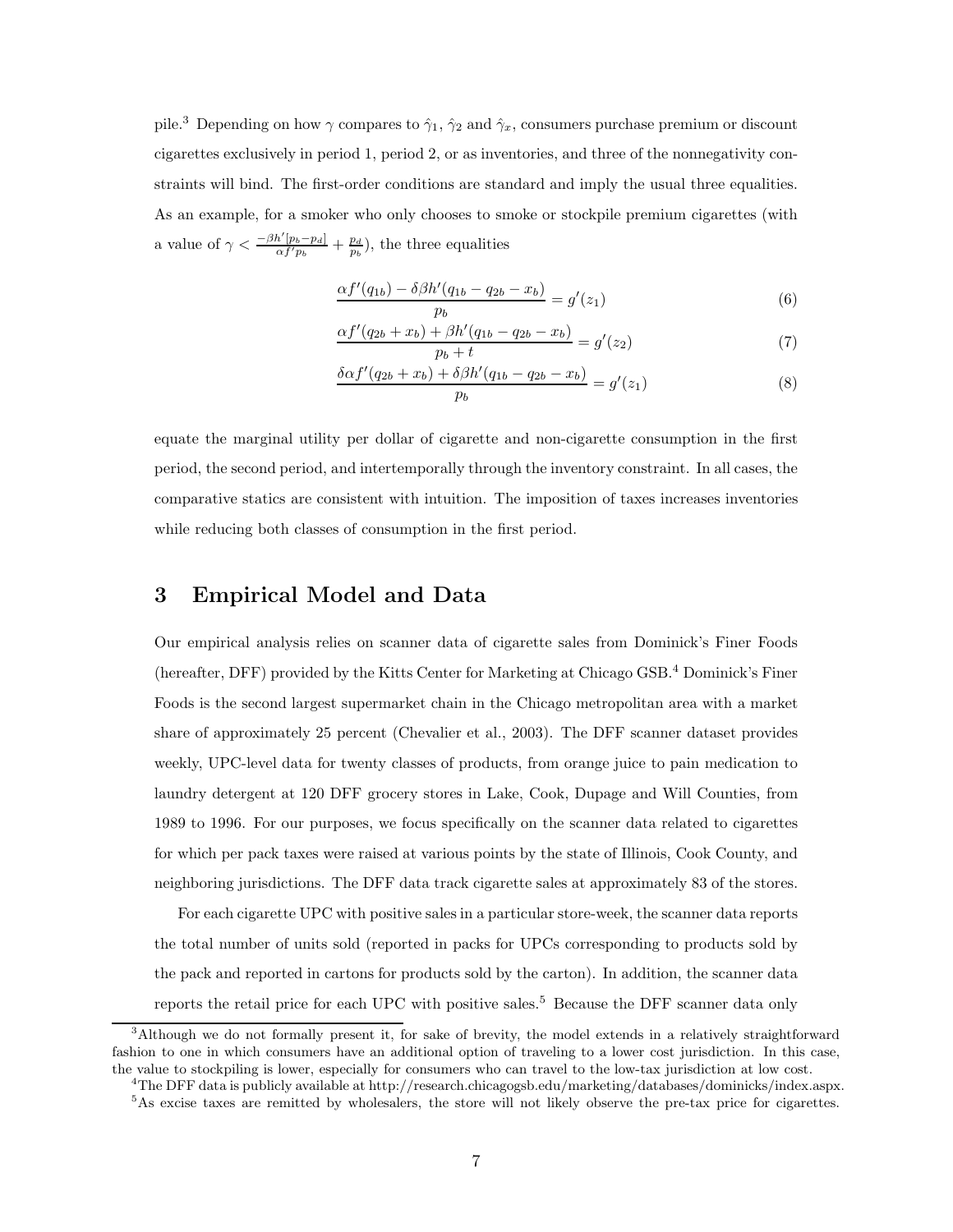reports quantities and prices for products offered by Philip Morris for a subset of the time period, we restrict our analysis to sales of cigarettes produced by the three other major manufacturers: Lorriard, Liggett, and R J Reynolds. For our three manufacturers, we observe positive sales for 348 distinct UPC codes. Approximately 34 percent of UPCs have positive sales in any particular week. In total, we observe sales of 13.2 million packs of cigarettes in our sample.<sup>6</sup>

We categorize UPCs into "premium" and "discount" products based on the observed retail prices. For each UPC with recorded sales, we normalize the retail price by the unweighted average price of all the cigarettes sold in the same store and week. The normalized retail price quantifies the markup (or discount) at which a particular UPC is priced relative to the average per pack cigarette price in a particular store and week. We then average the weekly, storespecific ratios for each UPC across stores and over time to calculate how much, on average, a product's posted price is discounted relative to other brands. That is, if J denotes the set of store-week observations, and UPC i has positive sales in the subset  $J_i \subseteq J$ , consisting of  $n_i$ store-weeks, we construct our proxy as

$$
RelPrice_i = \frac{\sum_{j \in J_i} p_{ij} / p_j}{n_i},\tag{9}
$$

where  $p_{ij}$  denotes UPC i's per-pack price in store-week j, and  $p_j$  denotes the sales-weighted average per-pack price for cigarettes sold by the pack (or by the carton if UPC  $i$  represents carton-level sales).

We find that top of the cigarettes price distribution tends to be closely clustered. Prices for the most expensive half of UPCs are within two to three percent of each other. Other UPCs are sold at varying levels of discount. We classify UPCs that sell at a ten-percent or greater discount on average as "discount" cigarettes. The lowest decile of cigarettes (partially comprised by the brands Doral, Winston, and Magna) are priced at a 13 and 16 percent discount relative to the majority of the per pack prices. As a point of comparison, the least expensive UPCs in our sample sell at 25 percent discounts on average. Products we classify as "discount" based on the average relative prices correspond well to binary industry classifications of "premium" and "discount" cigarettes.

We collected data on excises taxes levied by the federal government, Illinois, and neighboring states from the Tax Burden on Tobacco. We obtained information on county and municipal

Average prices of cigarettes in our sample are similar to figures reported for tax-inclusive prices in the Tax Burden of Tobacco (2007).

 ${}^6$ Cigarettes sales by R. J. Reynolds, Lorillard, and Liggett total 8.4 million packs, 4.2 million packs, and 0.6 million packs respectively.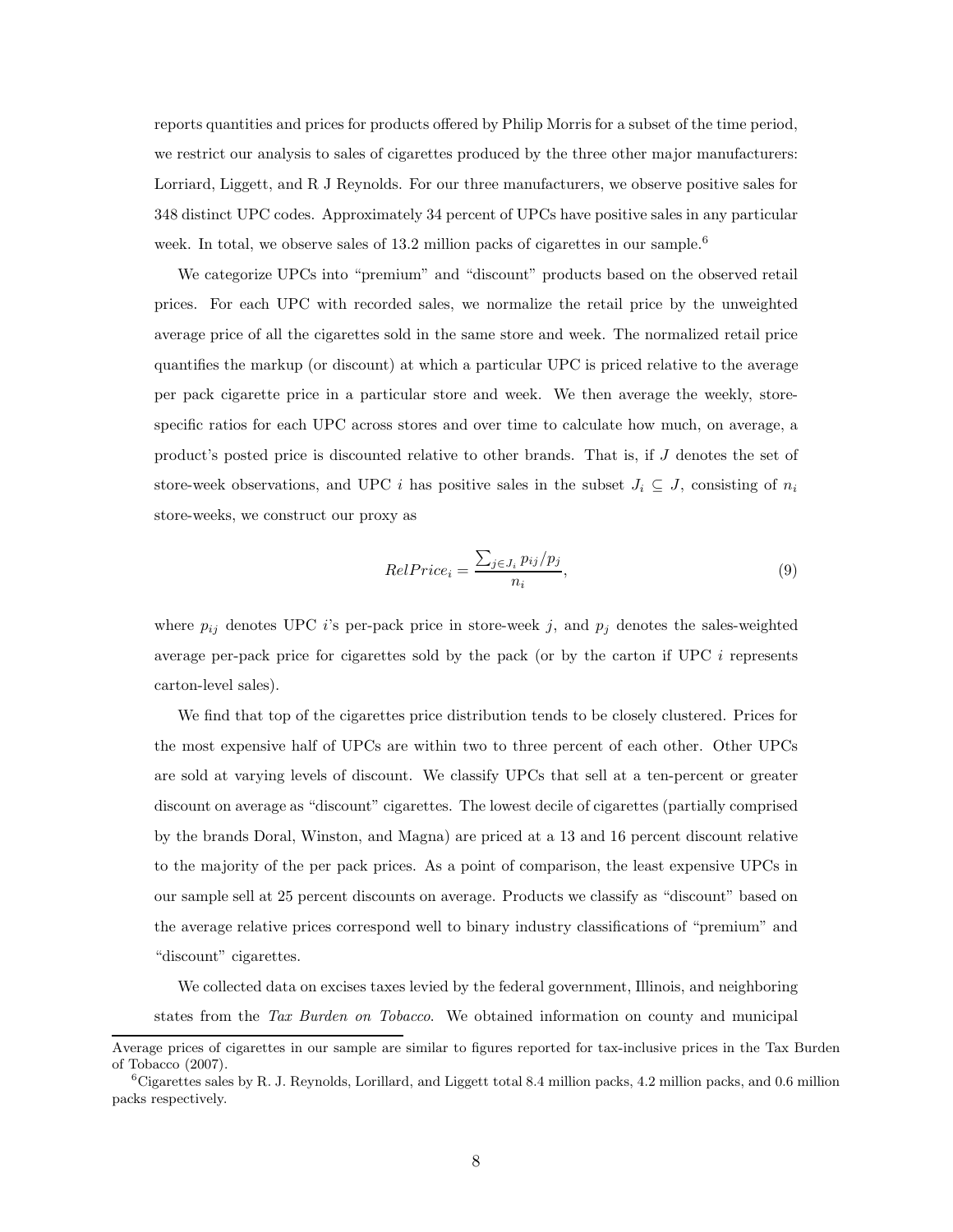excises taxes from city ordinances online and from speaking with local government officials.<sup>7</sup> Federal taxes increased at two points in our sample. On January 1, 1991, the federal excise tax increased from 16 to 20 cents per pack, and on January 1, 1993, the federal excise tax increased again to 24 cents per pack. State excise taxes increased during the period as well. Illinois raised its state cigarette tax from 30 to 44 cents per pack in July 1993 (week 200 in Figure 1). The excise tax in Indiana remained constant at 15.5 cents per pack while the tax in Wisconsin increased from 30 to 38 cents in May 1992 and to 44 cents in September 1995.

In addition to state and federal taxes, some of the stores are subject to county and local excise taxes. Cook County, Illinois levies a separate excise tax on cigarettes. Cook County increased the excise tax from 10 cents per pack at the beginning of the period to 18 cents in March 1996. Additionally, two cities levy municipal excise taxes on cigarettes. The city of Chicago had a 16 cent per pack excise tax, and the city of Evanston maintained a 10 cent per pack excise tax. Twenty five of the stores in our sample were located outside of Cook County. Thirty-eight were located within Cook County, but outside of Chicago or Evanston. Seventeen were located within the Chicago city limits, and three were located within the Evanston city limits.

Figure 1 displays the per-pack excise tax in four jurisdictions where DFF stores are located: within-Chicago, within-Evanston, within Cook-county but outside of Chicago/Evanston, and outside of Cook County. In addition, Figure 1 displays the per-pack excise tax in Indiana and Wisconsin. In Figure 2, we graph the excise taxes in the four jurisdictions relative to excise taxes in Wisconsin.

Table 1 reports the summary statistics for the data. For the mean store-week, four hundred packs are sold. Approximately half of the cigarettes are sold the carton. The average price for cigarettes is \$2.32 per pack for all cigarettes, \$2.09 per pack for all cigarettes sold by the carton and \$2.03 per pack for discount cigarettes. The mean cigarette excise tax (including federal, state and local taxes) for stores in our sample is 73.8 cents per pack, or approximately 24 percent of the mean tax-inclusive price. Across all stores and over the entire time period, customers could save on average 35.3 cents per pack by traveling to Indiana and 12.2 cents per pack by traveling to Wisconsin.

In addition to sales, we observe the characteristics of each store. Using the reported latitude and longitude for each store in the DFF dataset, we calculate the straight-line distance to Indiana and Wisconsin. On average, the stores are 27.5 miles from the Indiana border and 42.9

<sup>7</sup>City ordinances can be found at the city websites or at http://www.amlegal.com and http://www.municode.com.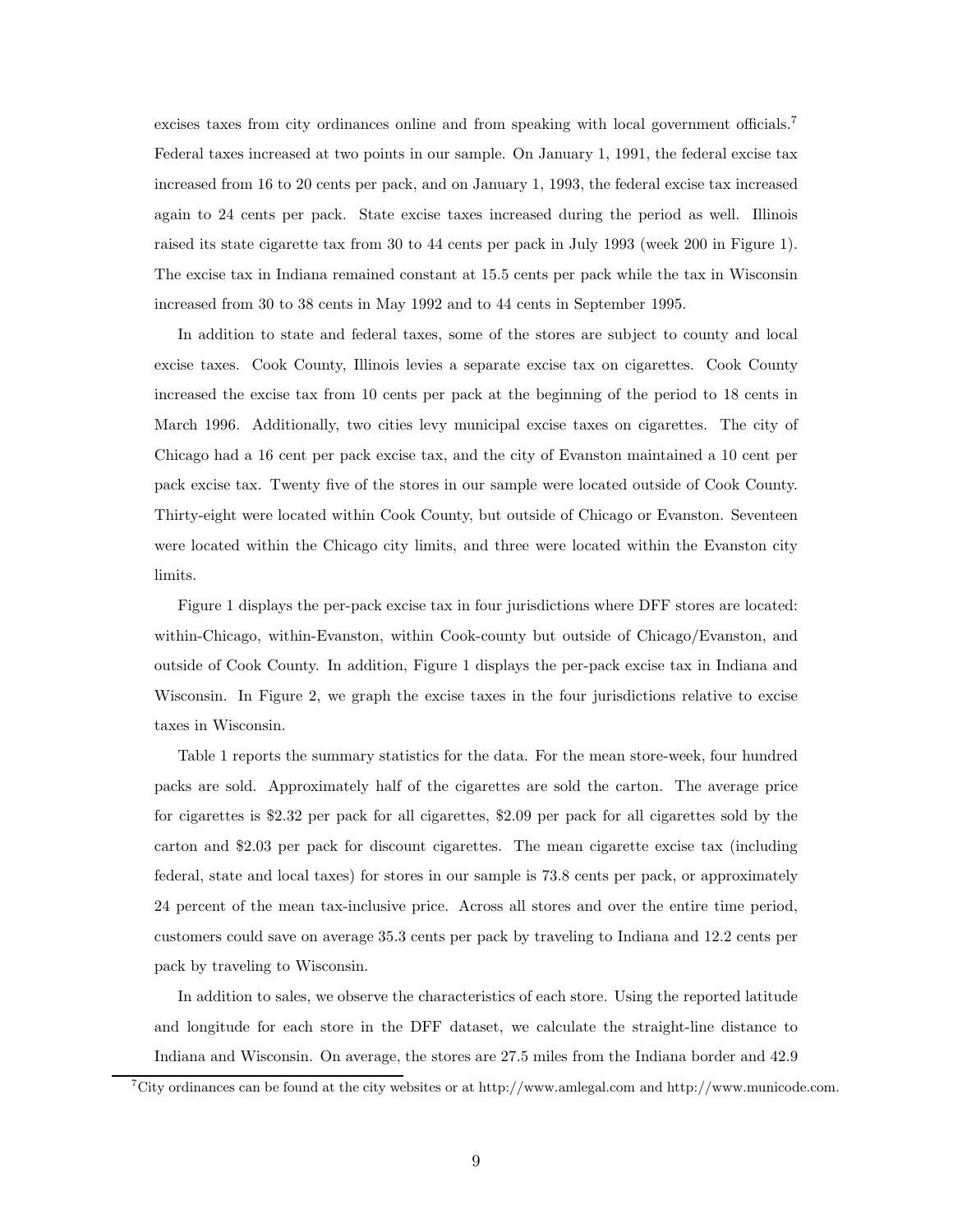miles from the Wisconsin border. The nearest stores are 2.0 miles from the Indiana border and 11.8 miles from the Wisconsin border. The DFF dataset also provides information about the demographics of store customers. Across stores, median household income varies from a low of approximately \$19,300 for the store with the least-wealthy customers to a high of \$73,100 for the store with the most-wealthy customers. Mean age, the fraction of minority customers, the fraction with a 4-year college degree, and the fraction living below the poverty line vary substantially as well.

#### 4 Results

We apply two empirical approaches to the data described in the previous section in order to distinguish the different margins by which consumers adapt to tax changes. First, we examine the discontinuous increase in the Illinois tax in July 1993. This large tax change allows us to examine short-run consumer behavior; in particular, we test for evidence of stockpiling in anticipation of the tax increase and examine whether stockpiling varies for different classes of cigarettes and with proximity to low-tax borders. We then extend this analysis to the entire sample by constructing a panel from 1989 to 1996 of taxes, cigarette sales, and cigarette prices. Using the panel, we estimate stockpiling as well as longer run methods of adaptation, such as switching between more and less expensive cigarettes and border crossing.

#### 4.1 Event Study

Our first approach exploits the discontinuous change in the Illinois state taxes in July 1993. The 46% increase in per-pack taxes represents the largest tax increase in our sample. Figure 3 graphs the sales of premium and discount cigarettes in the weeks immediately preceding and following the tax change in June 1993 (week 200). The sales are normalized by the corresponding quantities in week 171. As seen in the figure, suggestive evidence of stockpiling is present for discount cigarettes. A large rise occurs in the sales of discount cigarettes in the weeks immediately preceding the tax change. No such increase in premium brand sales can be seen.

Figure 4 graphs premium and discount sales for stores within 15 miles, between 15 and 30 miles, and more than 30 miles from the Indiana border. Cigarette sales are substantially lower at stores close to the Indiana border where residents are located near a lower-tax jurisdiction. The figure suggests that no surge in sales prior to the tax increase occurred in stores within 20 miles of the border. Further away from the Indiana border, stockpiling of discount cigarettes emerges. Moreover, the percentage increase in discount sales is greatest for stores more than 20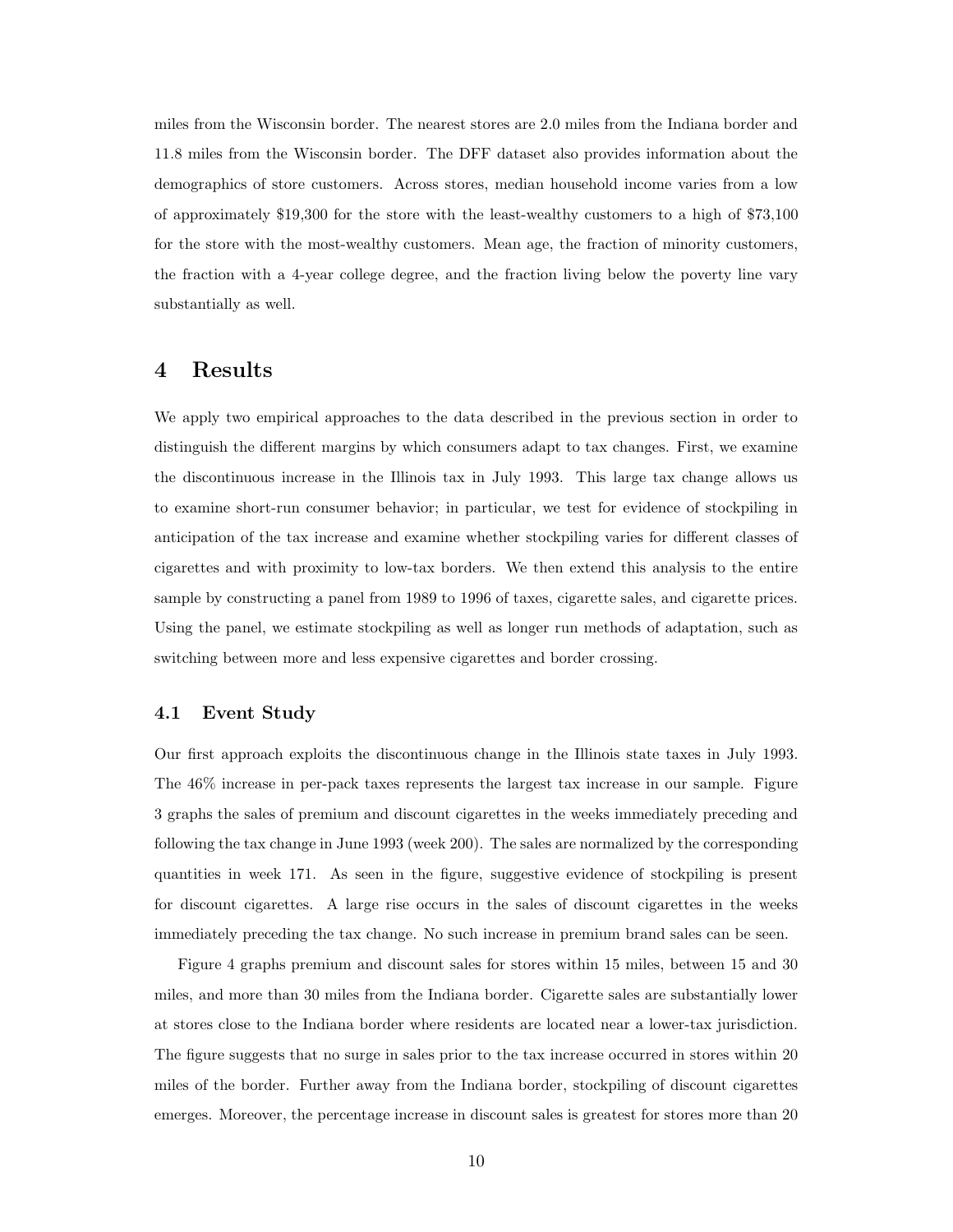miles from the Indiana border where residents may have difficulty purchasing cigarettes from lower-tax jurisdictions. No such pattern exists for premium cigarettes at these store locations.

To more formally investigate stockpiling, substitution from "premium" to "discount" cigarettes, and cross-border substitution, we employ a simple event study regression to control for storespecific factors that may account for these differences over time. We normalize sales so that quantities for all categories of cigarettes (e.g., whether sold in packs or cartons) are measured in packs. We estimate the following regression for the logarithm of the total number of packs sold at store  $j$  in week  $t$  in a ten-month window surrounding the Illinois tax increase:

$$
log(q_{jt}) = \beta_0 + \sum_{s=3}^{8} \beta_s D_{s,t} + \beta_9 Dplus_t + \theta_j + \epsilon_{it}
$$
\n(10)

where D is a monthly dummy, and store fixed effects  $\theta$  control for unobservable time-invariant differences in smoking preferences by store. For our ten-month window, we use the first two months as a baseline period when behavior was unlikely to be affected by the future tax change, and we include monthly dummies for each month thereafter (months 3 through 8). The variable Dplus is a dummy for all months after month 8. The tax change occurs at the end of month 5 / start of month 6, so we interpret the coefficients on the monthly dummies as changes in consumption due to the tax change. For instance, if consumers do stockpile cigarettes in anticipation of the tax increase, we would expect  $\beta_3, \beta_4$  and  $\beta_5$  to be positive. Moreover, if stockpiling increases close to the date of the tax change, we would expect  $\beta_3$ ,  $\beta_4$  and  $\beta_5$  to be monotonically increasing.

Table 2 reports our OLS regression results over our ten-month window surrounding the July 1993 Illinois tax increase. We are interested in how sales evolve over this time frame relative to the baseline period. Columns (1)-(3) report sales for all cigarettes and by brand (premium or discount). Even controlling for store-specific factors, we find suggestive evidence of stockpiling, as the estimated coefficients indicate that immediately preceding the tax increase, sales of total cigarettes gradually increase by 6 percent three months prior to the tax increase, by 25 percent two months before, and by 40 percent in the immediate month prior to the tax increase. Sales also begin to decline after the tax increase with sales eventually 16 percent lower after the third month.

To more closely examine the pattern of stockpiling and investigate whether it varies by discount or premium cigarettes, we decompose cigarettes sales into the two categories of discount and premium cigarettes, and we re-run the regression in equation (10). We find that the large increase in sales prior to the tax change occurred primarily from the increase in discount sales;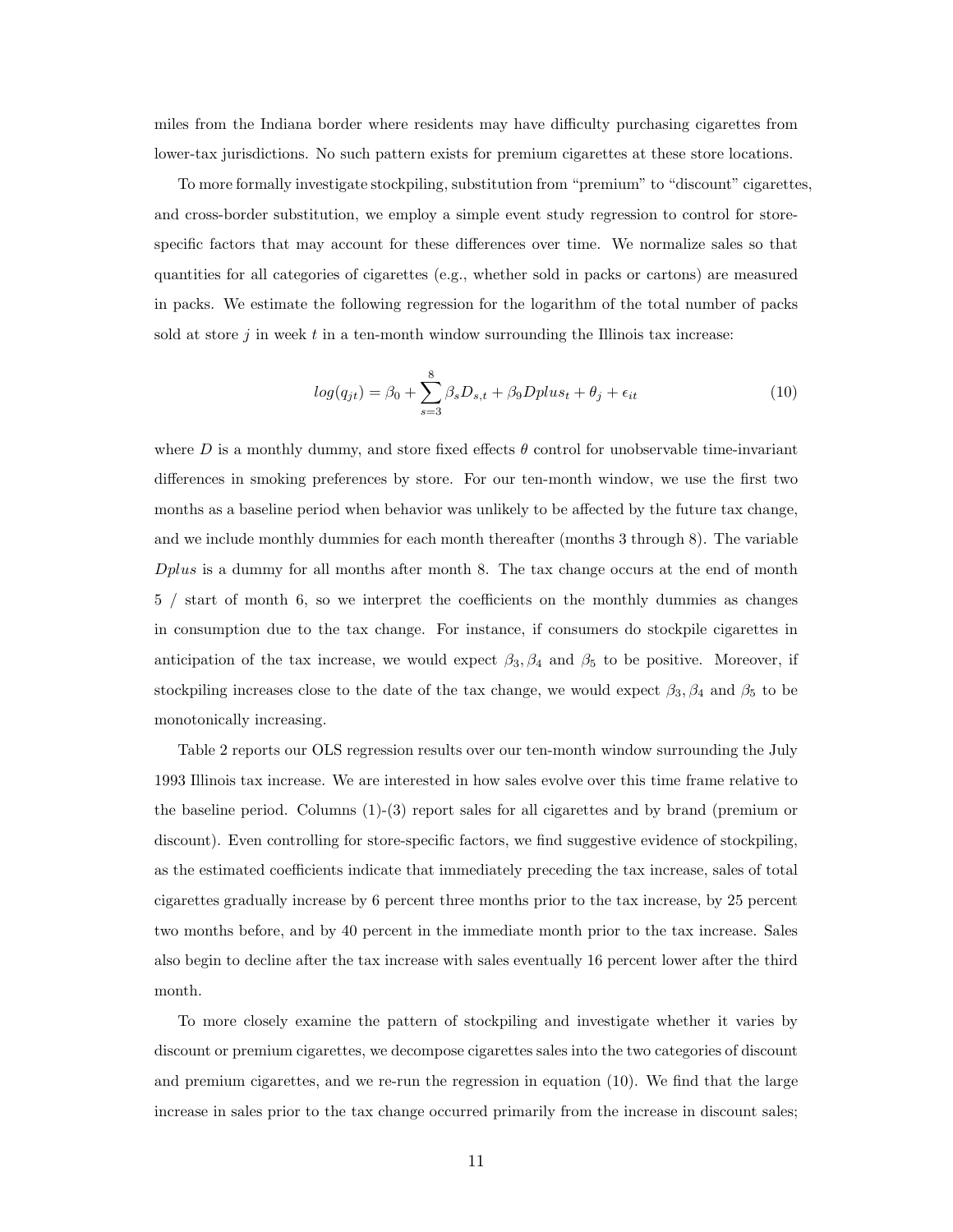no such surge occurred for the sales of premium cigarettes in the weeks preceding the tax change. Consistent with the figure 3, we find that even after controlling for store-specific factors, evidence of stockpiling exists in anticipation of the tax increase. Moreover, after the tax increase, sales for discount cigarettes gradually decrease. This could be due to lags in the reporting of the data or to some switching from brand cigarettes initially.

To examine whether stockpiling and switching behavior differs between stores that are located near a lower-tax jurisdiction, we split our data into two samples: stores that are within 20 miles of Indiana (the nearest jurisdiction with substantially lower taxes) and stores that are located further away.<sup>8</sup> Table 3 reports the results of our regressions. As expected, greater stockpiling of discount cigarettes occurs in stores located far from the Indiana border; consumers located far from the border are more likely to accumulate cigarettes in anticipation of a tax increase. Columns (1) and (2) show that sales in stores located far from borders increase in the month prior to the tax change with no comparable increase in sales for stores located near the border. Furthermore, Columns (5) and (6) indicate that the increase in stockpiling at stores far from the Indiana border occurs primarily for the sales of discount cigarettes. This stockpiling of discount cigarettes is more pronounced at stores located far from the Indiana border. Once again, no evidence of stockpiling exists for premium cigarettes in any stores. After the tax increase, sales of discount cigarettes fall more rapidly at stores located near borders, as consumers switch to lower-cost alternatives nearby. Sales of discount cigarettes decrease more slowly at stores far from the border. This suggests a short-run adaptation towards purchasing discount cigarettes in the immediate aftermath of a tax increase, particularly when lower-tax alternatives are not readily present.

This event study suggests that the smokers of premium and discount cigarettes respond differently to an anticipated tax increase. This pattern persists even controlling for store fixed effects. In the next section, we use these facts to motivate our panel analysis of the effects of various tax increases over a longer period and to more closely investigate the different margins of consumer response to tax changes.

#### 4.2 Panel Regressions

We extend our event study analysis by constructing a longer panel that includes two federal tax changes, the 1993 tax change in Illinois, and tax changes in Wisconsin and Cook County. We

<sup>&</sup>lt;sup>8</sup>Although some smokers may travel to Wisconsin as well, the tax differential is substantially smaller. In fact, prior to the July 1993 tax increase, the per-pack excise tax in Wisconsin was eight cents per pack higher than that in Illinois. The per-pack excise tax in Indiana, on the other hand, was twelve cents lower prior to the tax change.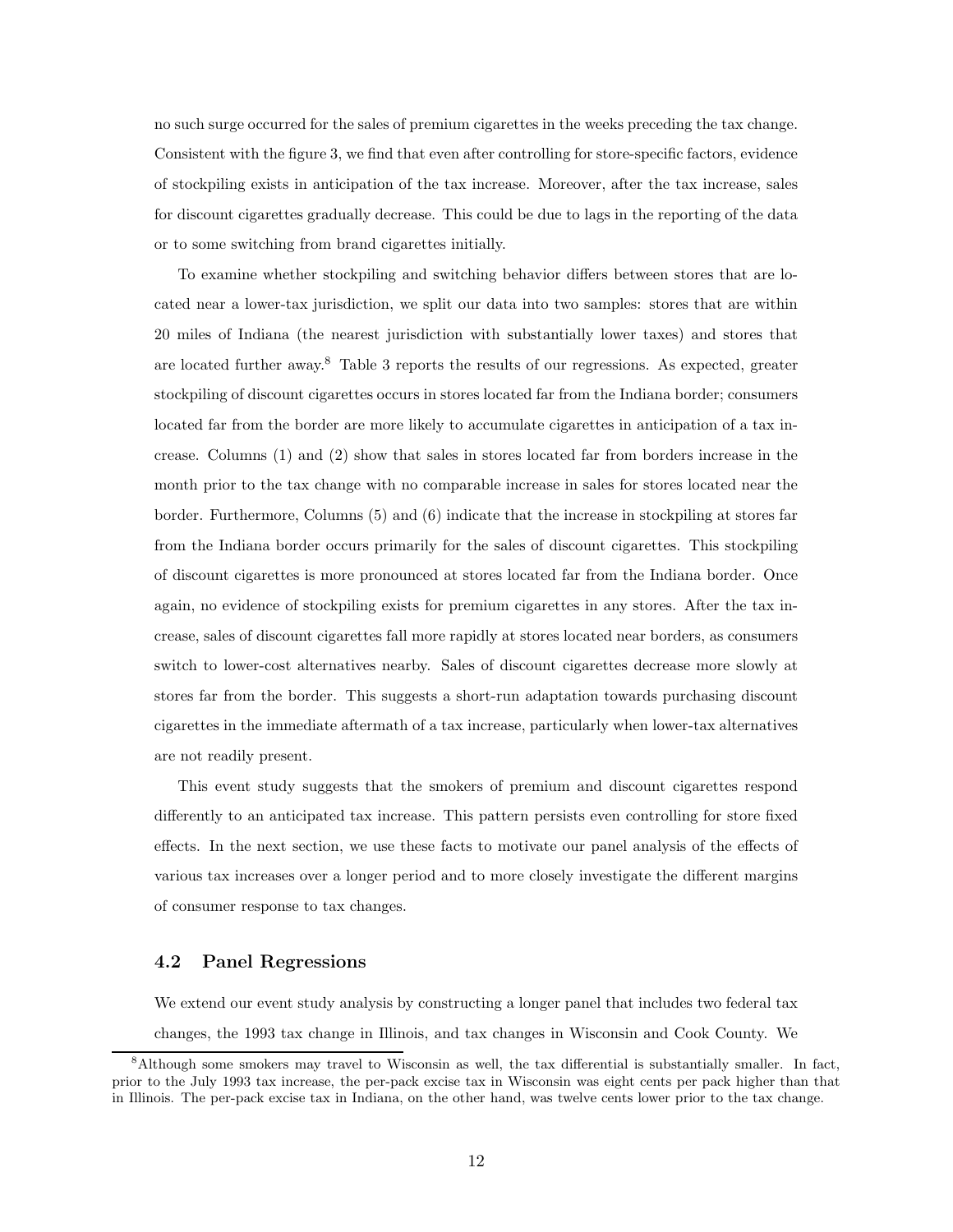exploit the tax changes as well as heterogeneity in store location and demographics to examine both consumers' short-run and longer-run responses to tax changes.

We estimate the following demand regression for store  $i$ , class  $k$  in week  $t$ :

$$
log(q_{jkt}) = \alpha_1 log(p_{jkt})
$$
\n
$$
+ \beta_1(\tau_{j,t+4} - \tau_{j,t}) + \beta_2(\tau_{j,t+4} - \tau_{j,t}) * Discount_k + \beta_3(\tau_{j,t+4} - \tau_{j,t})X_{jkt}
$$
\n
$$
+ \beta_4 dta x_{jt}/dist_j + \beta_5 (dta x_{jt}/dist_j) * Carton_k
$$
\n
$$
+ \theta_{jk} + \delta_{1k}t + \delta_{2k}t^2 + \delta_{3k}t^3 + \delta_{4k}t^4 + \epsilon_{jkt}.
$$
\n(11)

where  $q_{jkt}$  is total cigarette sales in class k at store j in week t,  $p_{jkt}$  is the average tax-inclusive per-pack price, and  $\tau$  is the total federal, state and local excise tax per pack. We aggregate sales of four classes of cigarettes (premium cartons, premium packs, discount cartons, and discount packs). We include store\*class fixed effects to control for time-invariant preferences for different cigarettes at different stores and estimate a separate quartic time trend for each class. The vector  $X$  contains demeaned store demographics, such as the fraction of the store's clientele with a 4-year college degree, over 60 years of age, and minority as well as median income. We include the logarithm of price as an independent variable to capture changes in consumption due to changes in prices, and we incorporate differences in excise taxes to the nearest low-tax border to capture the incentive of consumers to cross-borders.

We use a similar identification strategy to Hausman (1997) and Nevo (2001). Our identifying assumption is that prices are a function of supply and demand conditions unique to each supermarket, supply conditions common across all supermarkets, and the per-unit excise tax. As instruments for price, we use the log of mean cigarette price at all other supermarkets as well as the tax appropriate to the store's location. After including store fixed effects, class fixed effects and class-specific quartic time trends, the identifying assumption is that demand at a given supermarket is uncorrelated with the average change in price at other supermarkets.

In our base specification, we include the tax change (in cents per pack) over the following month to capture stockpiling behavior. Our estimate of  $\beta_1$  captures the idiosyncratic change in purchases within-four weeks of an anticipated increase in excise taxes. Motivated by figures 3 and 4, we interact the tax change over the subsequent month with an indicator variable for discount cigarettes to test whether stockpiling of discount and premium cigarettes differs. In addition, we further interact this variable with a store's proximity to Indiana, the lowest-tax jurisdiction in our sample, to examine whether stockpiling differs with border-proximity. Finally,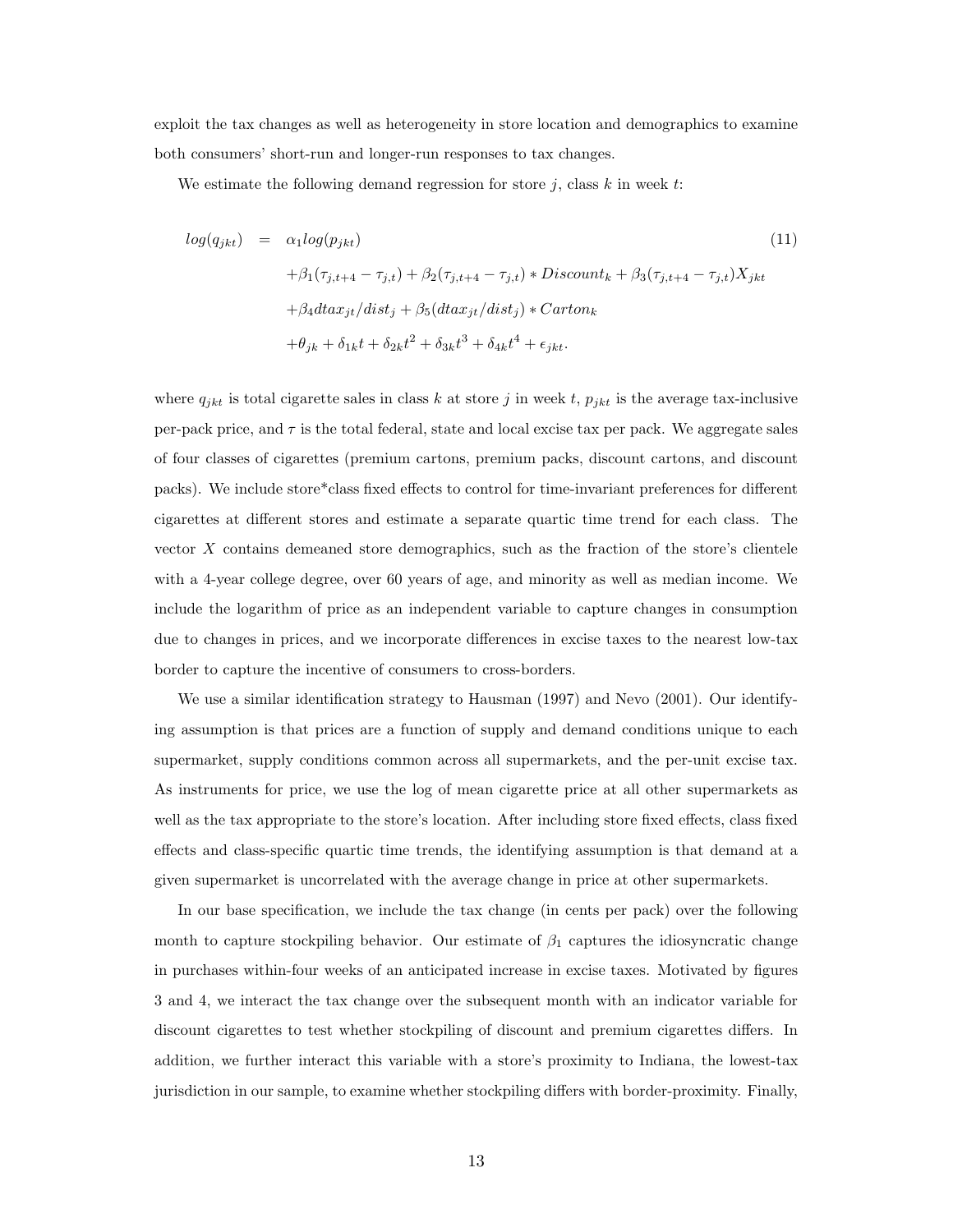we interact the tax change with the demographic characteristics of the store's clientele.

We also include a measure of the strength of the incentive to travel to a lower-tax jurisdiction. As a proxy, we calculate the difference in the tax at a particular store and the closest neighboring state  $(dtax_{it})$  and divide it by the straight-line distance to that state's border  $(dist_i)$ .<sup>9</sup> This proxy incorporates the fact that the tax differential and border proximity work in opposite directions. As the tax differential rises (e.g., tax in Cook county rises) or the distance to the border falls, consumers will be more likely to border-cross, and we would expect cigarette sales to fall. Since the incentive to travel to low-tax jurisdictions also depends on how many cigarettes a smoker regularly consumes, we further interact our proxies for stockpiling with an indicator variable for sales by the carton.

Table 4 presents the results of our regression. We estimate a cigarette price elasticity between -0.35 to -0.40, falling within the range of estimates from the previous literature, ranging from -0.14 to -1.23 (Chaloupka and Warner, 2000). In specifications (5) and (6), we interact price with and indicator variable for discount cigarettes - the point estimate for discount cigarettes is positive with a p-value of 0.106, suggesting that demand for discount cigarette may be less elastic than demand for premium cigarettes.

We find evidence of stockpiling prior to tax increases - in our base specification, we estimate that a one-cent increase in taxes is associated with 1.4 percent increase in sales for the fourweeks prior to the tax change. Consistent with our results from the event study analysis of the tax increase in July 1993, we find that stockpiling is entirely driven by sales of discount cigarettes. We estimate that a one cent increase in taxes is associated with approximately four percent increase in sales of discount cigarettes one month prior to the tax change. Stockpiling increases in magnitude with distance from Indiana - the nearest jurisdiction with substantially lower taxes for many smokers.<sup>10</sup> Across specifications (3) through (6), we estimate that in the month before a ten-cent tax change, sales of discount cigarettes rise between 40 and 45 percent at a store located at mean distance from the Indiana border (27.5 miles). Our results also suggest that, even for discount cigarettes, very little stockpiling occurs within 8-10 miles of the

<sup>&</sup>lt;sup>9</sup>We use a store's closest neighboring state as the point of comparison. For all stores, the neighboring states of Wisconsin and Indiana represent the greatest absolute tax savings. Consumers purchasing within Cook County (or alternatively, within Chicago) may prefer to travel a shorter distance (e.g. just outside of the county or city but not outside of Illinois) to avoid the county and city taxes, but not the state taxes. For these consumers, we also calculated the location that represented the greatest tax savings per mile traveled and used that as the point of comparison for an alternative measure of the border crossing incentive. This alternative measure is highly correlated  $(r=0.89)$  with our more simple comparison to the closest neighboring state. Furthermore, the use of the alternative measure does not substantially change our results.

 $10$ Although some smokers may travel to Wisconsin as well, the tax differential is substantially smaller. In fact, prior to the July 1993 tax increase, the per-pack excise tax in Wisconsin was eight cents per pack higher than that in Illinois. The per-pack excise tax in Indiana, on the other hand, was twelve cents lower prior to the tax change.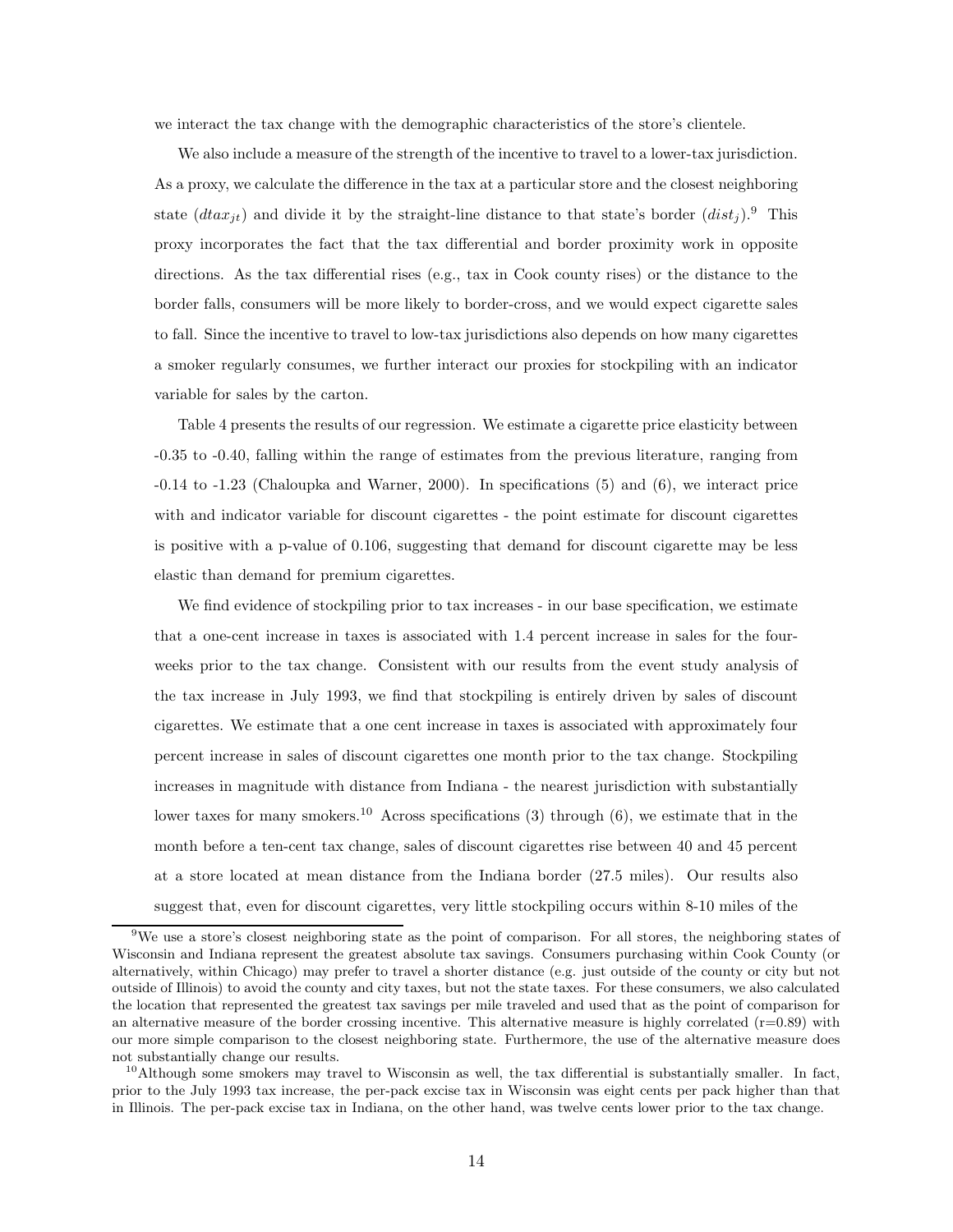Indiana border.

When we interact the tax change over the subsequent month with demographics, we find that stockpiling is negatively correlated with the proportion of minority customers, although the effect is quite modest. We estimate that a one-standard deviation in the proportion of nonminority customers is associated with six percent higher sales in the month before a ten-cent tax change. We do not find that other demographics are significantly correlated with stockpiling. Furthermore, we do not find that the inclusion of the demographic variables substantively affects the estimates of our other coefficients.

We find mixed evidence that consumers travel from high-tax to low-tax jurisdictions. In our base regression, we estimate a negative, but imprecisely estimated coefficient on our proxy for the strength of the incentive to cross to a lower tax jurisdiction. Since the incentive to border-cross is greater for heavy smokers than light smokers, and smoking intensity is likely correlated with purchasing by the carton rather than the pack, we test whether carton-level sales respond more to border proximity and tax differential than pack-level sales. When we estimate the coefficient on the interaction term, we find that that the incentive to border cross affects sales by the carton exclusively. For a store five miles from the Indiana border, facing the average Illinois - Indiana tax differential during the period ( $\sim$  24 cents per pack), we estimate that carton sales are approximately 44 percent lower than carton sales at store of mean distance from the Indiana border. We do not find a similar decline in sales of individual packs.

To examine substitution between premium and discount cigarettes, calculate the market share of discount cigarettes at each store. We regress discount cigarette market share on a similar set of variables to those in the previous regression, replacing the pack price with the appropriate cigarette tax for the store measured in cents per pack. Again, we include store fixed effects as well as a quartic time trend. The coefficients on the excise tax and interactions with demographics and distance capture long-run changes in market share after controlling for the quartic time trend, and the coefficients on the dummy variables for the immediate months preceding and following the tax change reflect short-run changes in market share.

Our stylized theoretical model makes several predictions about tax-induced substitution between quality-tiers. Absent addiction, we should expect consumers to shift from discount to premium cigarettes following a tax increase - an increase in per-unit taxes reduces the relative price differential between premium and discount cigarettes. Although consumer will stockpile, they will stockpile whatever cigarettes they consumed in the pre-tax period. With addiction, though, consumer may shift between different quality-tiers to help smooth their adjustment to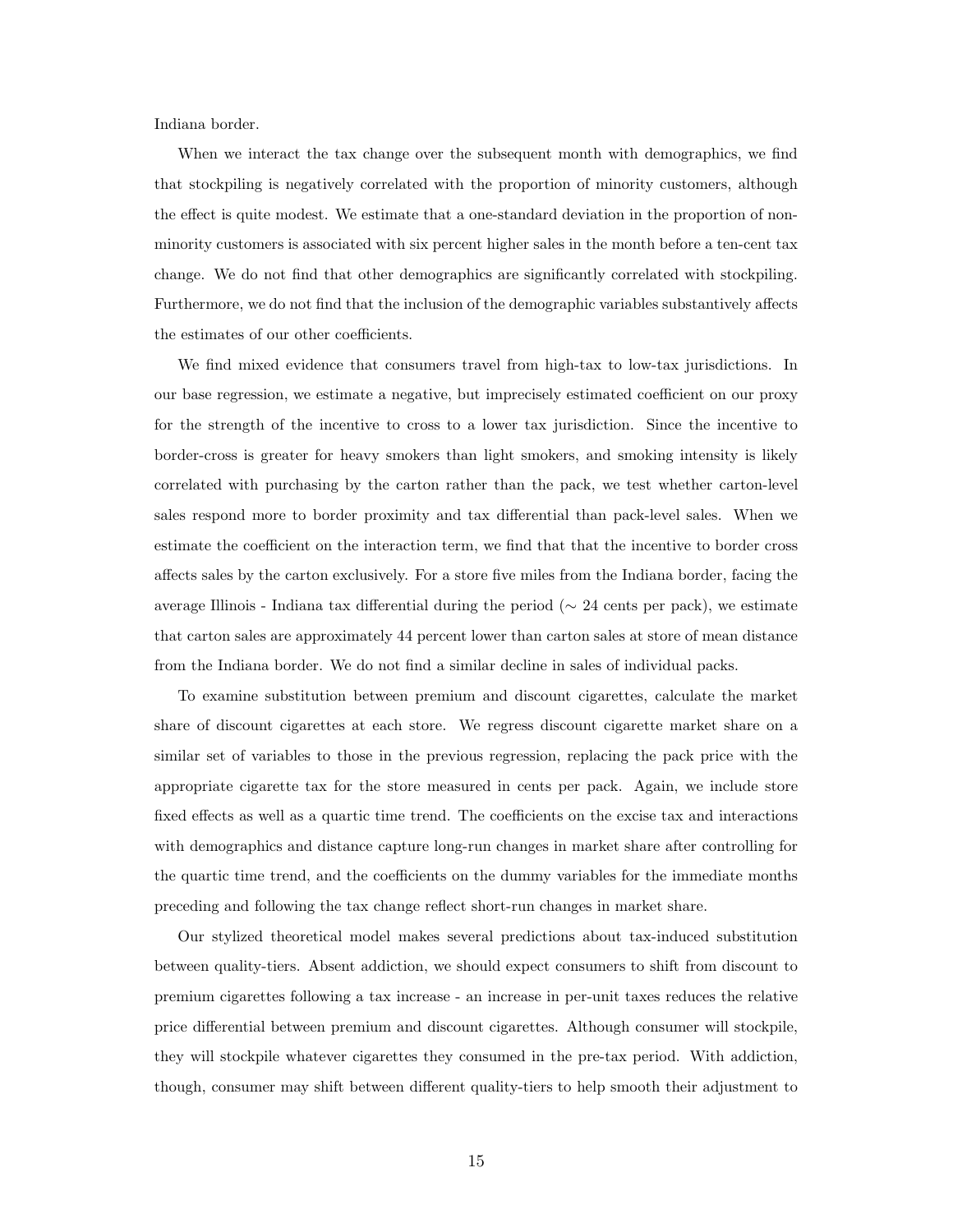high cigarette taxes. If the disutility of reducing consumption is sufficiently high, the model predicts that even individuals who smoke premium cigarettes in the pre-tax period may stockpile discount cigarettes and may shift consumption to discount cigarettes for a time following a tax increase to help smooth the transition to higher taxes.

Our results in Table 5 are consistent with these predictions. Across all five specifications, we find that cigarette taxes are negatively correlated with the market share of discount cigarettes. A ten cent increase in cigarette taxes is associated with a percentage point reduction in discount cigarette market share. This effect declines as the percent of a store's customers that are minority or over 60 years of age increases. These smokers may permanently substitute away from premium brands in favor of cheaper discount cigarettes. In the short-run, though, we find evidence consistent with consumer addiction. In the month preceding a tax change, we find that consumers tend to stockpile discount cigarettes - a ten cent increase in cigarette taxes is associated with a 4.5 percentage point increase in the market share of discount cigarettes. This result is consistent with the substantial stockpiling of cigarettes observed in the event study analysis and the panel regressions in Table 4. Furthermore, we also see a shift towards discount cigarettes for a time following a tax change. In the immediate month following the tax increase, the discount market share remains elevated - a ten cent tax increase is associated with approximately a 2.4 percentage point increase in the discount market share.

These results confirm the evidence from the event study in the previous section that consumers do engage in border-crossing due to differential taxes across jurisdictions and do in fact stockpile in anticipation of tax increases. The consumers most likely to travel are the heavy smokers, who consume large quantities (cartons) of cigarettes. In the short-run, stockpiling behavior varies by demographic with higher-educated areas stockpiling in anticipation of a tax increase. Furthermore, we find some evidence consistent with substitution from premium to discount cigarettes in the month after the tax change, although over the longer-run the share of discount cigarettes is negatively correlated with the tax increase. These results that consumers' short- and long-run response to a tax increase vary for different segments of the population, depending on brand preferences, demographics and location.

#### 4.3 Tax Incidence

Finally, we examine the incidence of cigarette excise taxes. The results in the previous section suggest that smokers of premium and discount cigarettes and smokers located nearby and far from borders respond very differently to tax increases. In addition, we found suggestive evidence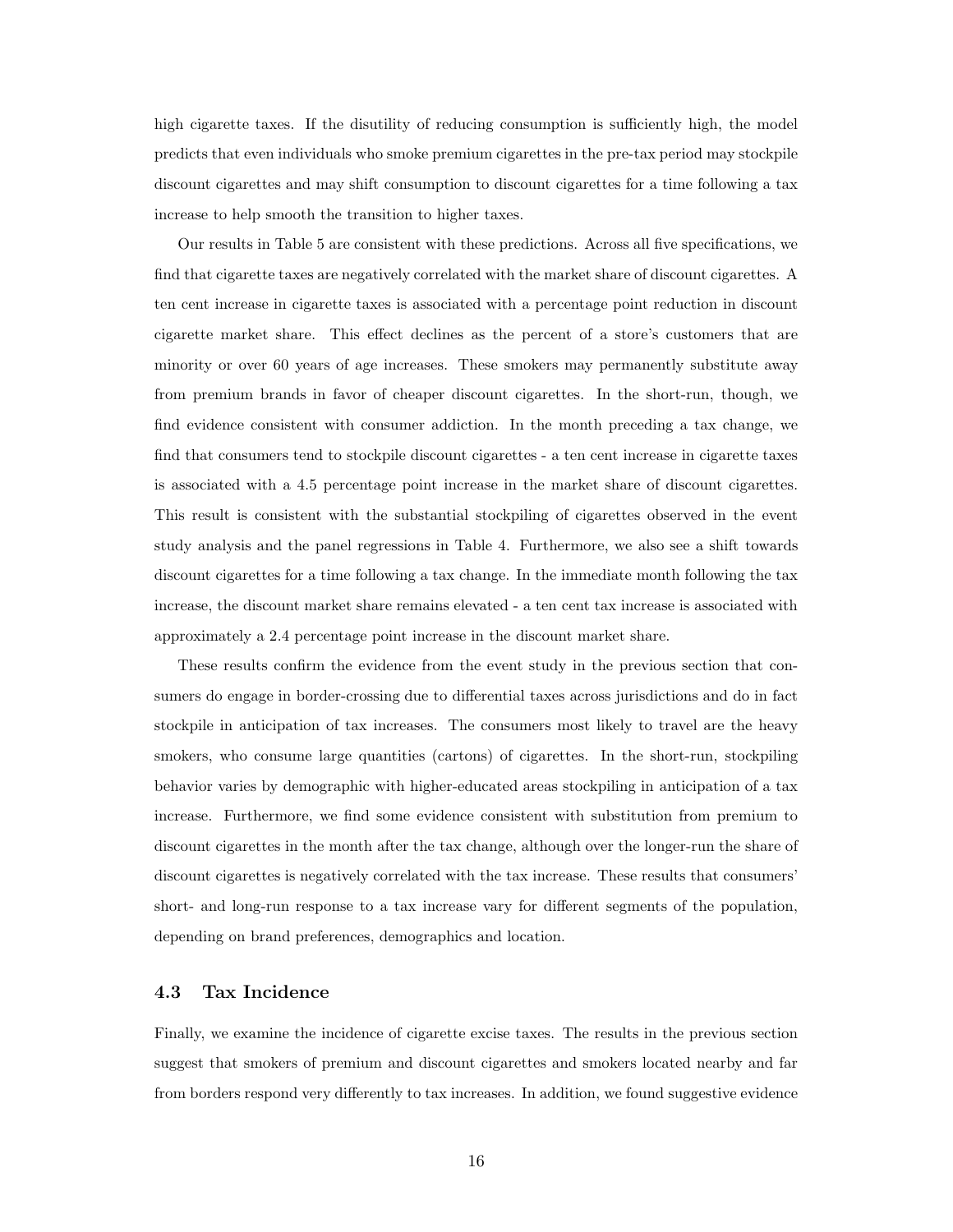that demand for discount brands was less elastic than demand for premium brands. We test to see whether these heterogeneous responses translate into differences in excise tax pass-through. For taxes motivated by non-fiscal considerations like "sin" taxes, incidence plays a clear role in regulatory efficacy. If the burden of taxes falls primarily on producers, the effect of tax on smoking intensity may be lessened.

As Poterba (1996) points out, there has been limited empirical work on the incidence of cigarette excise taxes and consumer goods more generally. Keeler, et al. (1996) use aggregate state-level data from 1960 to 1990 and find that state taxes are more than passed on to consumers. A one-cent tax increase is associated with a price increase of 1.11 cents. More recently, Doyle and Samphantharak (2008) have examined the effects of a gas tax moratorium on retail gasoline prices and find that short-run pass-through estimates are smaller near state borders. Other studies have also analyzed pass-through in the retail market for gasoline and alcohol (Chouinard and Perloff (2004, 2007); Marion and Muehlegger (2010); Kenkel (2005) Alm, et al.  $(2009)$ ).

Our analysis contributes to this research in two important ways. First, we exploit our ability to observe UPC-level prices to estimate pass-through for different classes of cigarettes (premium vs. discount cigarettes and sales by the carton or pack). To our knowledge, ours is the first paper to estimate pass-through for different classes of cigarettes and one of very few to examine tax incidence at the product-level. Consequently, our estimates inform whether differential rates of substitution across and between different quality-tiers lead to meaningful differences in tax incidence. Second, our analysis informs the growing literature empirically examining tax incidence near jurisdictional boundaries. Similar to Doyle and Samphantharak (2008), we empirically test whether greater demand elasticity near low-tax borders leads to a meaningful reduction in pass-through rates. Our results from the previous section predict that this effect should vary for different classes of cigarettes - border-proximity disproportionately affects sales of cigarettes sold by the carton, suggesting that heavy smokers of these cigarettes are more willing to travel to avoid cigarette taxes. Consequently, we examine whether pass-through is lower near low-tax borders, and is particularly low for premium cigarettes sold by the carton for which border-crossing is greatest.

We estimate cigarette tax incidence in a straightforward fashion. We assume that the taxinclusive price for UPC u in category k and store j at time t is a function of the relevant excise tax, the excise tax interacted with our proxy for the incentive to border-cross (the tax differential to the neighboring state divided by the distance to the state), class-specific linear time trends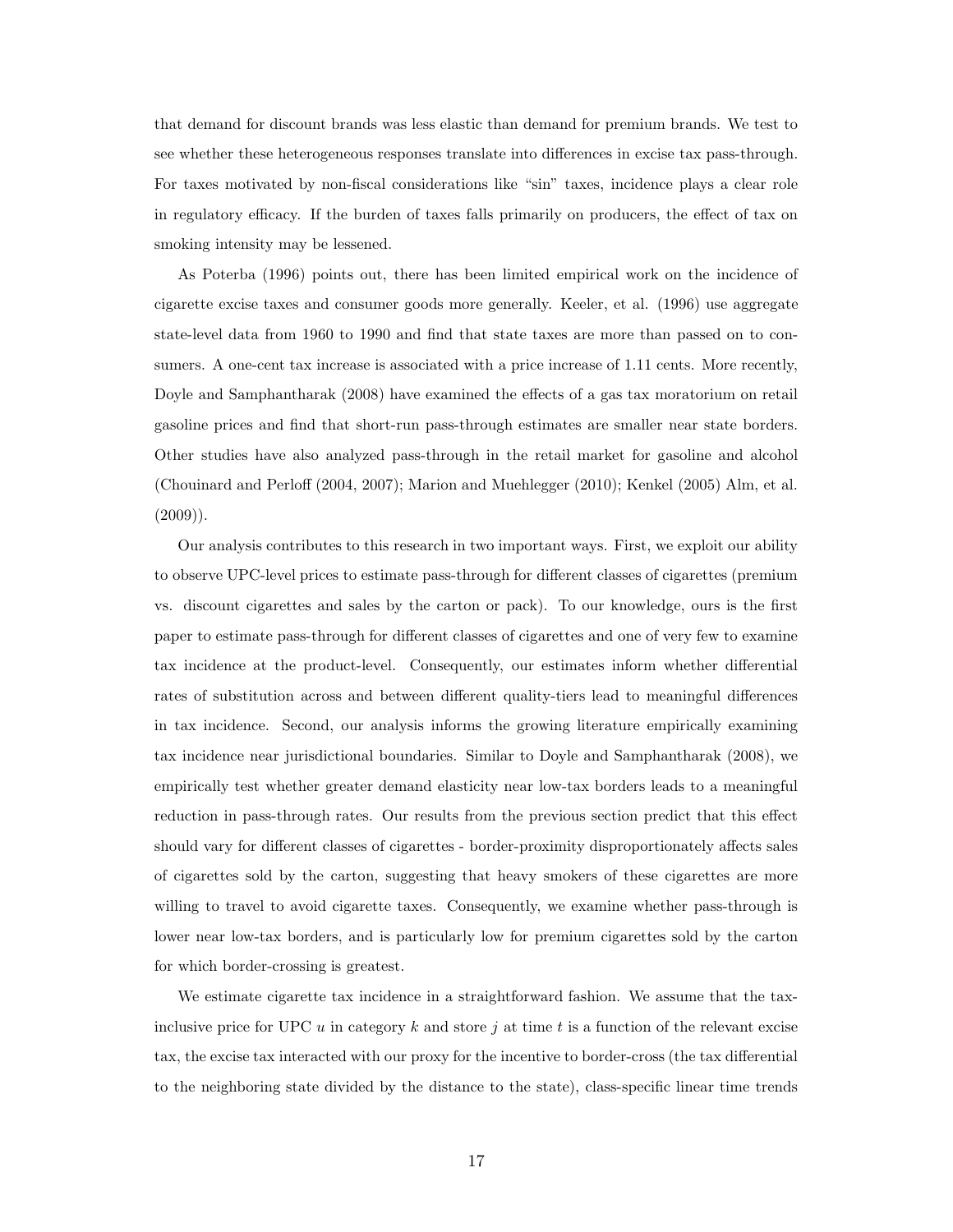and UPC-store fixed effects:

$$
Tax\ Indusive\ Price_{ujt} = \alpha_{uj} + \sum_{k} \beta_{k} ExciseTax_{jt}
$$
  
+  $\gamma * ExciseTax_{jt} * (dtax_{jt}/dist_{j})$   
+  $\eta Carton_{u} * ExciseTax_{jt} * (dtax_{jt}/dist_{j})$   
+  $\delta_{k} * t + \epsilon_{ujt}$ . (12)

Rather than estimate the equation in levels, we first-difference all of the variables (dropping the time-invariant UPC-store fixed effects) and estimate tax incidence off of retail price changes contemporaneous with the tax increase. By first-differencing, we do not misattribute the price effects of long-term shifts of supply and demand as changes in tax incidence. We consider four cigarette classes (branded vs. discount, pack vs. carton) denoted by  $k$  and separately estimate pass-through for each class of cigarette. Consequently, the equation we estimate is

$$
\Delta Tax\ Indusive\ Price_{ujt} = \sum_{k} \beta \Delta ExciseTax_{jt} + \gamma \Delta ExciseTax_{jt} * (dtax_{jt}/dist_j) + \eta Carton_u * \Delta ExciseTax_{jt} * (dtax_{jt}/dist_j) + \delta_k + \nu_{ujt}.
$$
\n
$$
(13)
$$

Table 6 presents our results. In column 1, we estimate a common pass-through coefficient for all cigarettes and estimate that consumers bear approximately 52 percent of cigarette excise taxes. In column 2, we include interaction terms for carton sales and discount sales. Consistent with our empirical results from the panel regressions, we find that pass-through for cartons is 21 percentage points lower than pass-through for cigarettes sold by the pack. Moreover, we find that pass-through for discount cigarettes is 6 percentage points higher than that for premium cigarettes consistent with demand for discount cigarettes being more price-inelastic than demand for premium cigarettes. In column 3, we separately estimate incidence for each class of cigarettes and find a similar pattern. Pass-through for products sold by the pack is higher than pass-through for cartons and a greater fraction of cigarette taxes are borne by smokers of discount cigarettes than premium cigarettes. Estimates of tax pass-through vary from 39 percent for premium cigarettes sold by the carton to 64 percent for discount cigarettes sold by the pack.

In column 4, we include two interaction terms to study whether proximity to low-tax borders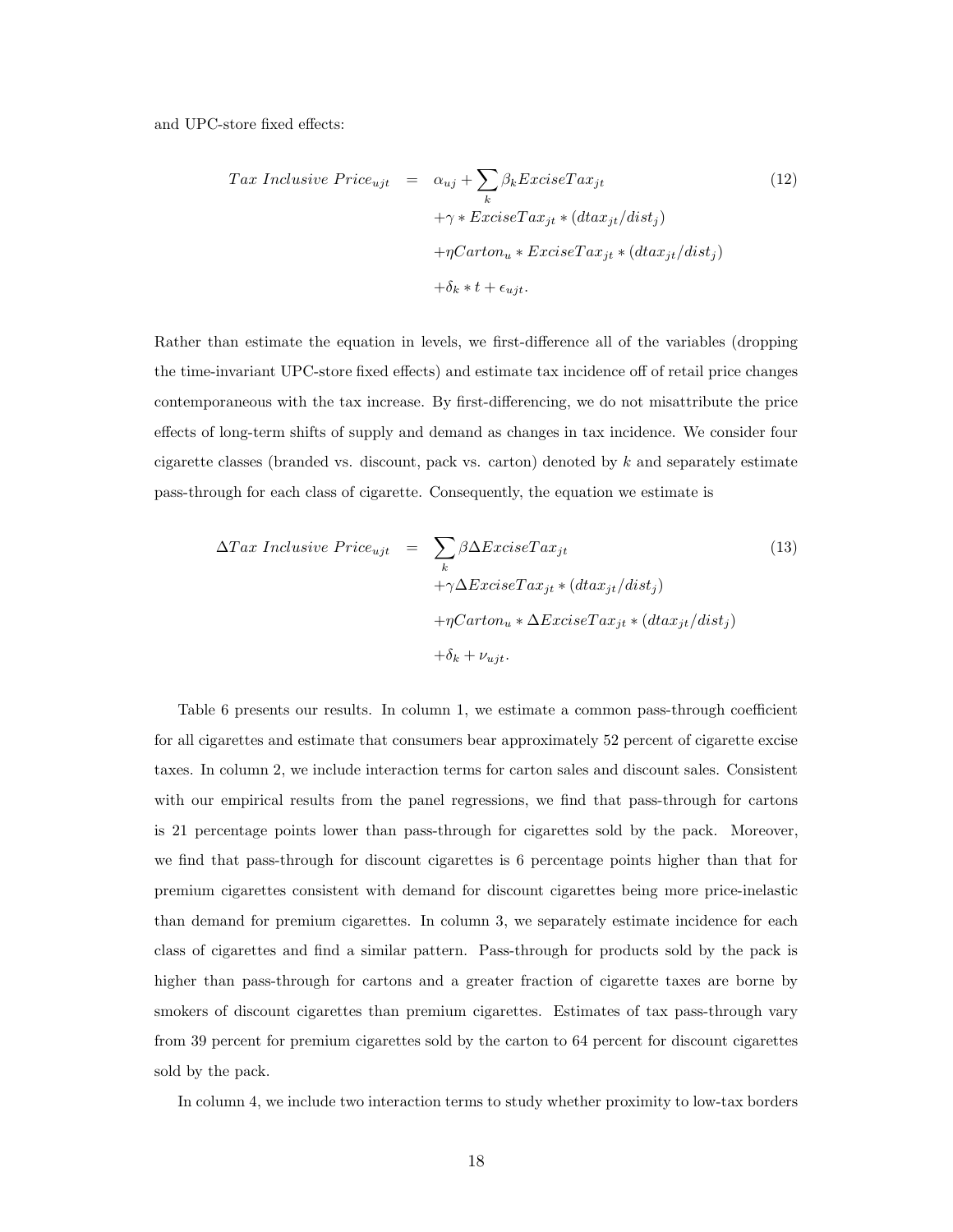is correlated with excise tax pass-through. The first term interacts the excise tax with our proxy for the incentive to border cross (the tax differential to the neighboring state divided by the distance to the state). This term allows pass-through to vary for stores close-to and far-from borders as well as over time as the excise tax-differentials between Illinois, Wisconsin and Indiana change. Second, we include an additional interaction term specific to premium cigarettes sold by the carton. This term allows us to test for an especially large reduction in pass-through for the class of cigarettes for which we observe the most border crossing.

Our results are entirely consistent with our empirical findings of consumer behavior. We estimate that tax pass-through falls as the incentive to cross to a low-tax jurisdiction increases (either through rising tax differentials or increased proximity). This is consistent with incidence theory if demand near low-tax jurisdictions is more tax elastic. Furthermore, we find that this effect is especially strong for cigarettes sold by the carton, for which border-crossing is greatest. At a store five miles from the Indiana border, our estimates suggest that pass-through for cartons is approximately 11 percentage points lower than at a store in the interior of the state. Pass-through for cigarettes sold by the pack is approximately 4 percentage points lower. The differential effect of border proximity accounts for approximately half of the variation in pass-through between cigarettes sold by the carton and cigarettes sold by the pack.

Finally, the nature of our data allows us to consider one additional analysis. Discussions of tax incidence often make an implicit assumption that pass-through is relatively uniform for all brands of a particular good (such as cigarettes). In our particular context, we can estimate pass-through rates specific to each UPC-store. We examine how much of the variation in UPCstore level pass-through rates is explained by class- or UPC- dummy variables and find that much of the variation in pass-through rates occurs at the class-level.<sup>11</sup> Between-class variation accounts for approximately 44 percent of the variation in pass-through rates. Within-class but between-UPC variation accounts for an additional 8 percent of the variation in pass-through rates. The remainder is variation in within-UPC variation in pass-through rates at different stores. This suggests that much of the variation in pass-through rates can be captured by relatively parsimonious product characteristics.

 $11$  For the analysis, we exclude UPCs appearing infrequently in the data. We limit our sample to UPCs appearing in at least one-quarter of the stores in our sample and with positive sales for at least twenty-six weeks. As in the analyses above, we include UPC-store fixed effects. We also include UPC-specific time trends.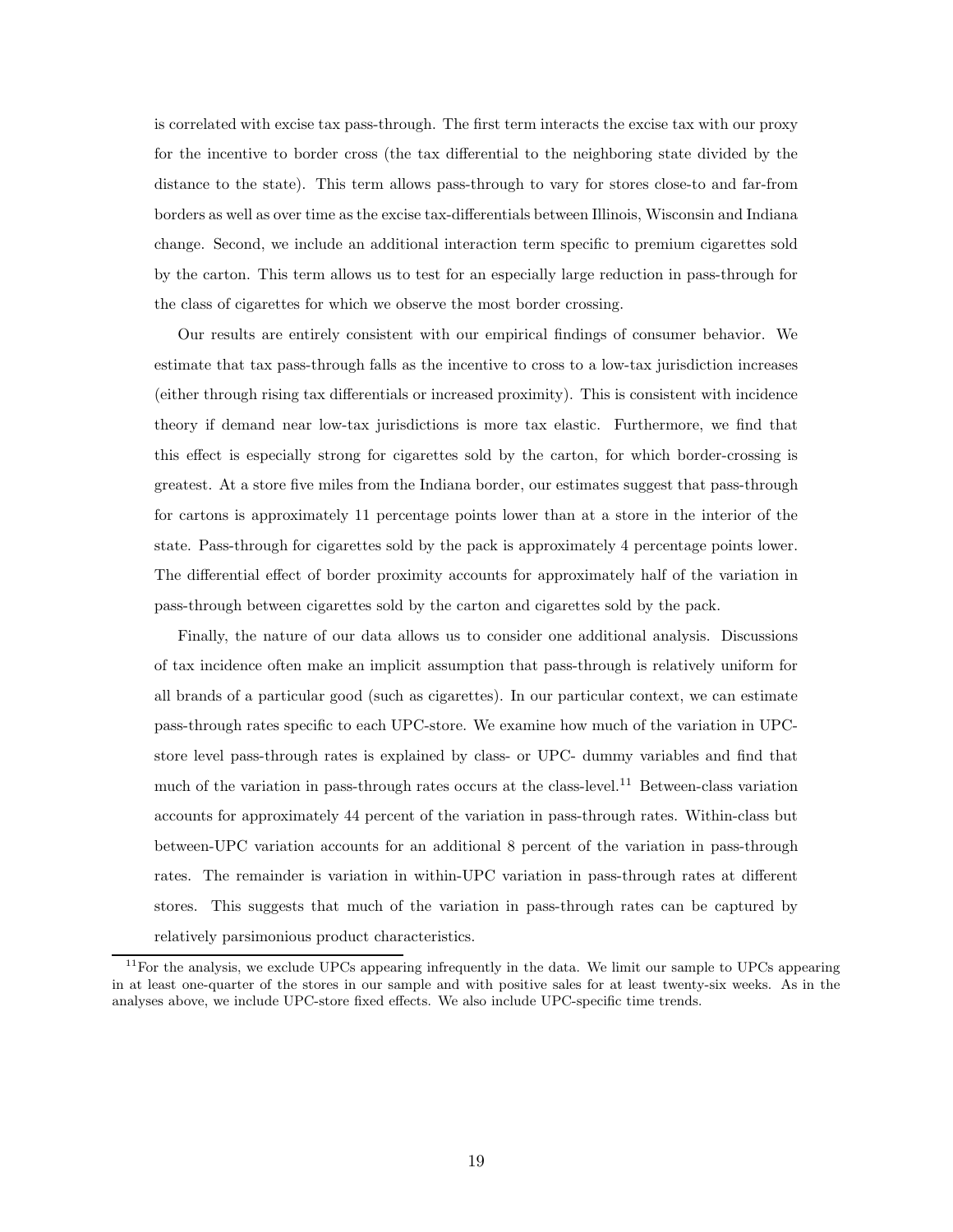## 5 Conclusion

Consumers can adapt and respond to tax changes in various ways in the short- and long-run that may undermine the intent of the tax. In this paper, we identify four different margins by which consumers may alter their behavior: (1) reducing consumption, (2) stockpiling prior to a tax change, (3) substituting purchases away from high-tax jurisdictions to low-tax jurisdictions, and (4) substituting between high-price and low-price products.

Using a rich panel of cigarette sales at 85 locations of a Dominick's Finer Foods in the Chicago area, we apply two distinct empirical approaches to examine consumers' response to changes in cigarette excise taxes. Our first approach exploits a discrete increase in Illinois' state cigarette tax that increased the per-pack excise tax approximately 46 percent in July 1993. We apply an event study approach to examine consumers' short-run response to tax changes. Then we extend our analysis to exploit a long panel of state and local tax changes, as well as heterogeneity in store location and demographics.

We estimate price elasticities of approximately  $-0.4$ , consistent with other estimates from the literature. In addition, we find evidence of all three types of cigarette tax avoidance: stockpiling, border-crossing, and shifting from higher to lower-quality cigarettes. Interestingly, we find substantial variation in how smokers of different cigarettes choose to avoid cigarette taxes.

We find that stockpiling differs markedly by quality-tier. For discount cigarettes, we find evidence of substantial stockpiling. In the month prior to a ten-cent tax increase, we estimate that discount cigarette sales increase forty to forty-five percent. We do not find evidence of stockpiling for premium cigarettes.

We find some evidence that consumers substitute between quality-tiers in the short-run in response to tax changes. In the month after a tax increase, we find that the market share of discount cigarettes rises, consistent with consumers substituting to lower-cost cigarettes to help smooth their reduction in consumption. Over the longer term, we find that taxes are positively correlated with premium cigarette market share, except at stores with relatively higher proportion of minority customers or customers over age sixty. While most smokers who continue to smoke absorb the additional taxes, customers at these stores appear to shift from premium cigarettes to less expensive discount cigarettes to offset the increase in taxes.

Finally, we find that stores closer to lower-tax jurisdictions face greater reductions in sales following tax increases. We estimate that the effect is almost entirely driven by sales of premium cartons and is consistent with heavy smokers traveling to nearby lower-tax jurisdictions to evade higher in-state excise taxes. For the typical store, located 27.5 miles from the Indiana border,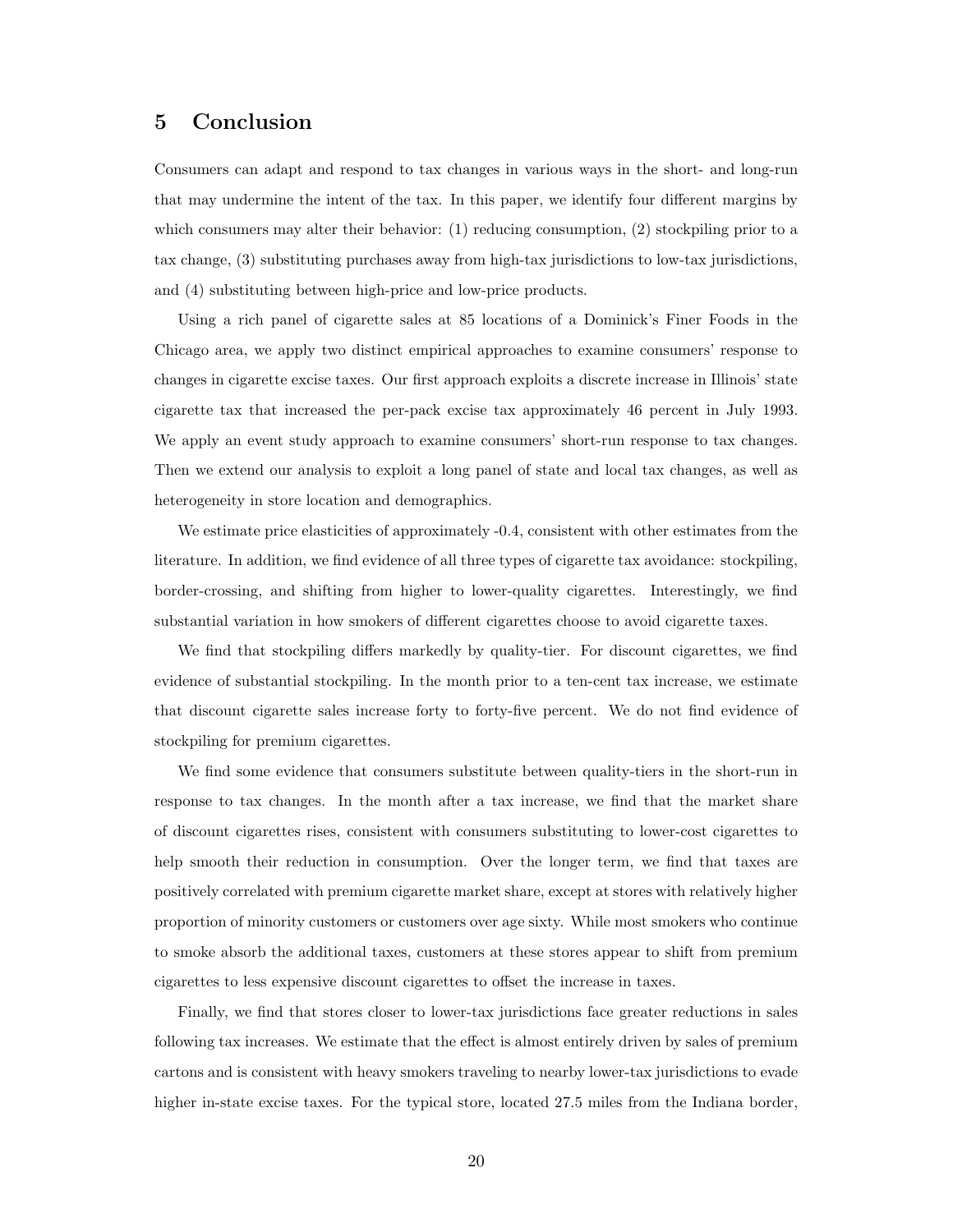we estimate that a ten cent increase in the Illinois state tax is associated with a seven percent reduction in carton sales. In contrast, we estimate that a similar tax increase is associated with a thirty two percent reduction in carton sales for a store 5 miles from the Indiana border.

Importantly for policy, we find that these difference in smoker response lead to meaningful differences in excise tax incidence. Consistent with incidence theory, we find that pass-through increases for more price-inelastic brands and declines in situations where consumers can easily avoid state, county and local cigarette taxes. We estimate that pass-through is greater for discounted brands for which demand is more inelastic. In addition, we find that pass-through falls for all cigarettes near low-tax borders, but the effect is most pronounced for cigarettes sold by the carton, for which cross-border avoidance is greatest. We estimate that cross-border avoidance causes pass-through to decline by approximately 11 percentage points for cartons when sold near to low-tax borders.

Our results inform the public policy implications of tax increases, especially for "sin" taxes with non-fiscal motives. For these taxes, consumer avoidance directly undermines policy objectives. We find that consumer behavior in anticipation and following a tax increase vary by the intensity of consumption (heavy vs. light smokers), proximity to the border, and by demographics (such as age and race). In addition, our results have important implications for tax policy evaluation. Our results suggest that short-run changes in smoking are likely to be misrepresentative of long-run changes in behavior. In the short-run, stockpiling and substitution to low-cost cigarettes allow consumers to partially mitigate the effects of a tax increase. Furthermore, the behavior of consumers close to jurisdictional boundaries are unlikely to be similar to the behavior of consumers who do not have access to lower-tax alternatives. Near these boundaries, consumers can avoid tax increases. Finally "sin" taxes are passed less-fully onto consumers near the borders of lower-tax jurisdictions, potentially limiting the impact on consumers who continue to purchase within the high-tax jurisdiction. Any tax intervention meant to either directly or indirectly discourage consumption should take these consumer responses into account.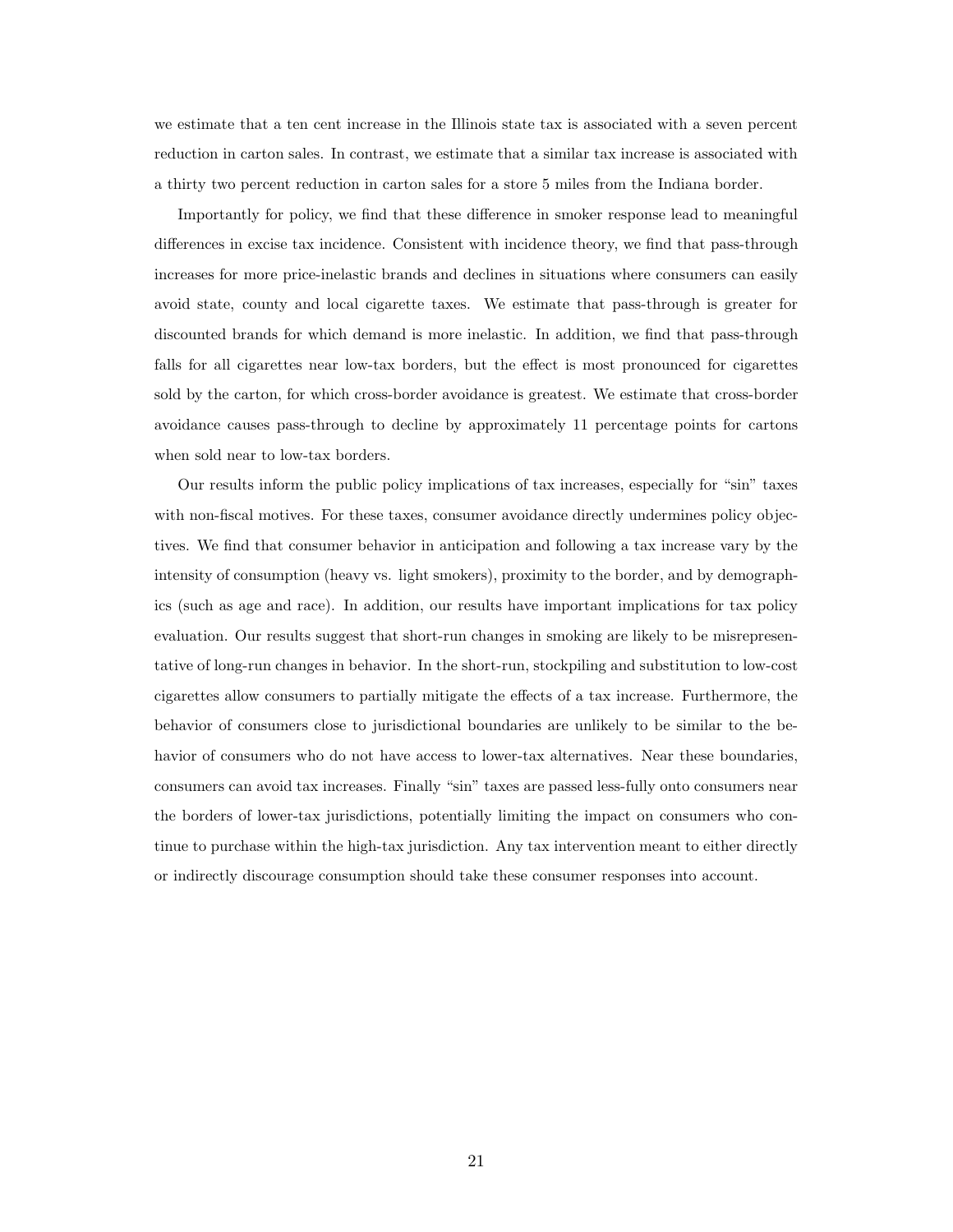## References

- [1] Adda, J., Cornaglia, F. (2006). "Taxes, Cigarette Consumption and Smoking Intensity," American Economic Review, 96, 1013-1028.
- [2] Alm, J., Sennoga, E., Skidmore, M. (2009). "Perfect Competition, Urbanization, and Tax Incidence in the Retail Gasoline Market," Economic Inquiry, 47, 118-134.
- [3] Baltagi, B.H., Goel, R.K. (2000). "Quasi-Experimental Price Elasticity of Liquor Demand in the United States: 1960-83," American Journal of Agricultural Economics, 72, 451-454.
- [4] Baltagi, B.H., Griffin, J.M. (1995). "A Dynamic Demand Model for Liquor: The Case for Pooling," The Review of Economics and Statistics, 77, 545-553.
- [5] Beard, T., Gant, P., Saba, R. (1997). "Border-Crossing Sales, Tax Avoidance, and State Tax Policies: An Application to Alcohol," Southern Economic Journal, 64, 293-306.
- [6] Chaloupka, F., Warner, K.E. (2000). "The Economics of Smoking," Handbook of Health Economics, Elsevier Science, North Holland.
- [7] Chiou, L.. Muehlegger, E. (2008). "Crossing the Line: Direct Estimation of Cross-Border Cigarette Sales and the Effect on Tax Revenue," The B.E. Journal of Economic Analysis and Policy (Contributions), 8, Article 48.
- [8] Chouinard, H., Perloff, J.M. (2004). "Incidence of Ferderal and State Gasoline Taxes," Economics Letters, 83, 55-60.
- [9] Chouinard, H., Perloff, J.M.(2007). "Gasoline Price Differences: Taxes, Pollution Regulators, Mergers, Market Power, and Market Condition," The B.E. Journal of Economic Analysis and Policy, 7, Article 8.
- [10] Coats, M. (1995). "A Note on Estimating Cross-Border Effects of State Cigarette Taxes," National Tax Journal, 48, 573-584.
- [11] Crawford, I., Tanner, S. (1995). "Bringing It All Back Home: Alcohol Taxation and Cross-Border Shopping," Fiscal Studies, 16, 94-114.
- [12] DeCicca, P., Kenkel, D., Mathios, A., Shin, Y., Lim, Y. (2006). "Youth Smoking, Cigarette Prices, and Anti-smoking Sentiment", Health Economics, 17, 733-749.
- [13] Doyle, J., Samphantharak, K. (2008). "\$2.00 Gas! Studying the Effects of a Gas Tax Moratorium," Journal of Public Economics, 92. 869-884.
- [14] Ellison, G., Ellison, S.F. (2007). "Internet Retail Demand: Taxes, Geography, and Online-Offline Competition," Massachusetts Institute of Technology, Department of Economics, working paper.
- [15] Emery, S., White, M., Gilpin, E., Pierce, J. (2002). "Was There Significant Tax Evasion After the 1999 50 Cent Per Pack Cigarette Tax Increase in California," Tobacco Control, 11, 130-134.
- [16] Goolsbee, A. (2000). "In a World Without Borders: The Impact of Taxes on Internet Commerce," The Quarterly Journal of Economics, Vol. 115, no. 2, pp. 561-576.
- [17] Goolsbee, A., Lovenheim, M.F., Slemrod, J. (2007). "Playing with Fire: Cigarettes, Taxes and Competition from the Internet." American Economic Journal: Economic Policy, forthcoming.
- [18] Gruber, J., Sen, A., Stabile, M. (2003). "Estimating Price Elasticities When There Is Smuggling: The Sensitivity of Smoking to Price In Canada," Journal of Health Economics, 22, 821-842.
- [19] Hausman, J. (1997). "Valuation of New Goods Under Perfect and Imperfect Competition," ed. T. Bresnahan and R. Gordon, The Economics of New Goods, 1997.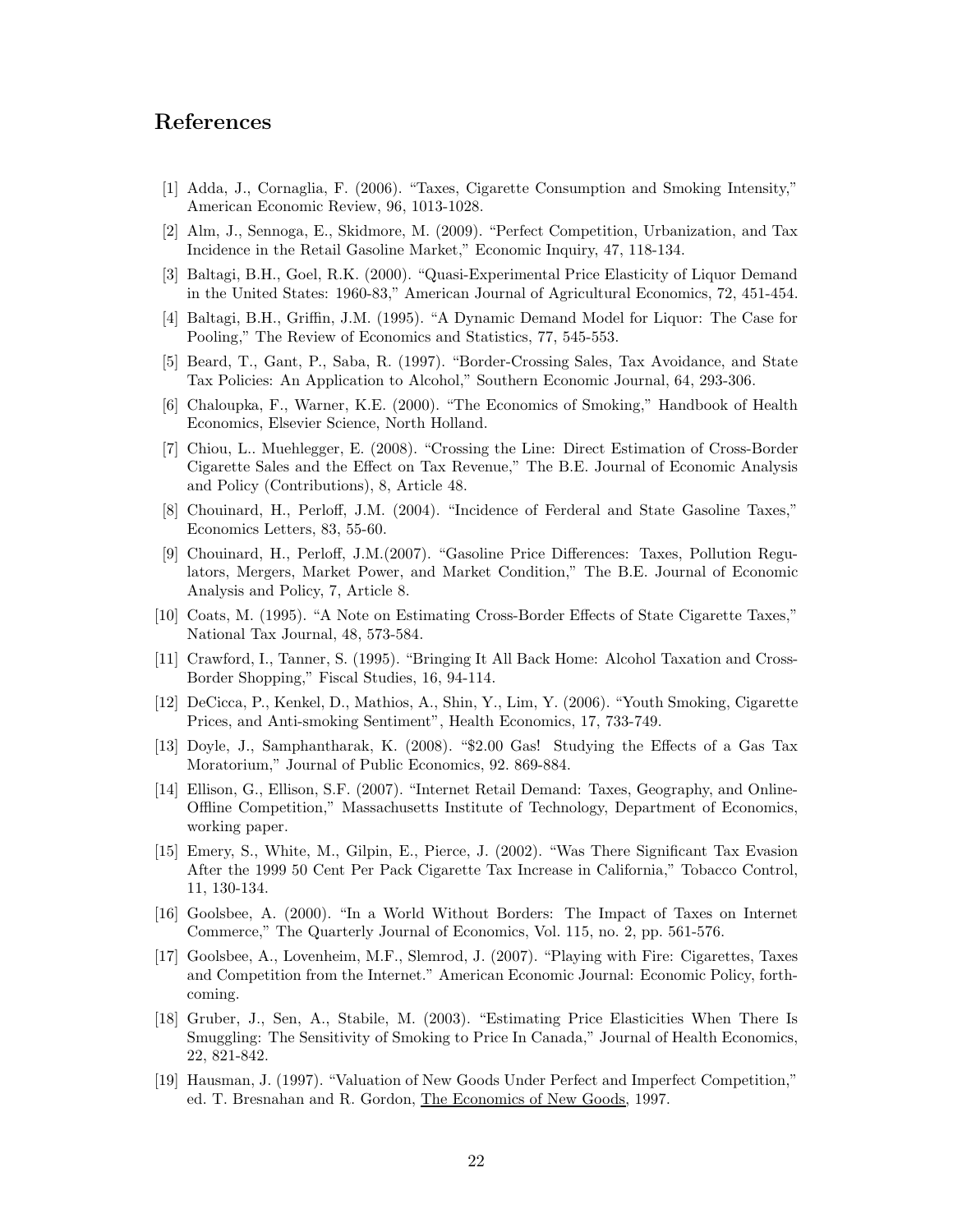- [20] Hyland, A., Bauer, J.E., Li, Q., Abrams, S.M., Higbee, C., Peppone, L., Cummings, K.M. (2005). "Higher Cigarette Prices Influence Cigarette Purchase Patterns," Tobacco Control, 14, 86-92.
- [21] Keeler, T.E., Hu, T., Barnett, P.G., Manning, W.G., Sung, H. (1996). "Do Cigarette Producers Price-discriminate by State? An Empirical Analysis of Local Cigarette Pricing and Taxation," Journal of Health Economics, 15, 499-512.
- [22] Kenkel, D. (2005). "Are Alcohol Tax Hikes Fully Passed through to Prices? Evidence from Alaska," American Economic Review Papers and Proceedings, 95, 273-277.
- [23] Lovenheim, M.F. (2008). "How Far to the Border?: The Extent and Impact of Cross-Border Casual Cigarette Smuggling," National Tax Journal, 61, 7-33.
- [24] Manuszak, M., Moul, C. (2006). "How Far for a Buck? Tax Differences and the Location of Retail Gasoline Activity in Southeast Chicagoland," Review of Economics and Statistics, forthcoming.
- [25] Marion, J., Muehlegger, E. (2010). "Tax Incidence and Supply Conditions," Harvard Kennedy School working paper.
- [26] Nevo, A. (2001). "Measuring Market Power in the Ready-to-Eat Cereal Industry," Econometrica, 69, 307-342.
- [27] Poterba, J.M. (1996). "Retail Price Reactions to Changes in State and Local Sales Taxes," National Tax Journal, 49, 165-176.
- [28] Stehr, M. (2005). "Cigarette Tax Avoidance and Evasion," Journal of Health Economics, 24, 277-297.
- [29] Stehr, M. (2007). "The Effect of Sunday Sales Bans and Excise Taxes on Drinking and Cross Border Shopping for Alcoholic Beverages," National Tax Journal, 60, 85-105.
- [30] Sung, H., Hu, T., Keeler, T. (1994). "Cigarette Taxation and Demand: An Empirical Model," Contemporary Economic Policy, 12, 91-100.
- [31] The Tax Burden on Tobacco Historical Compilation (2007), 42, electronic.
- [32] Thursby, J., Thursby, M. (2000). "Interstate Cigarette Bootlegging: Extent, Revenue Losses, and Effects of Federal Intervention," National Tax Journal, 53 (1), 59-77.
- [33] Yurekli, A., Zhang, P. (2000), "The Impact of Clean Indoor Air Laws and Cigarette Smuggling on Demand for Cigarettes: An Empirical Model," Health Economics, 9, 159-170.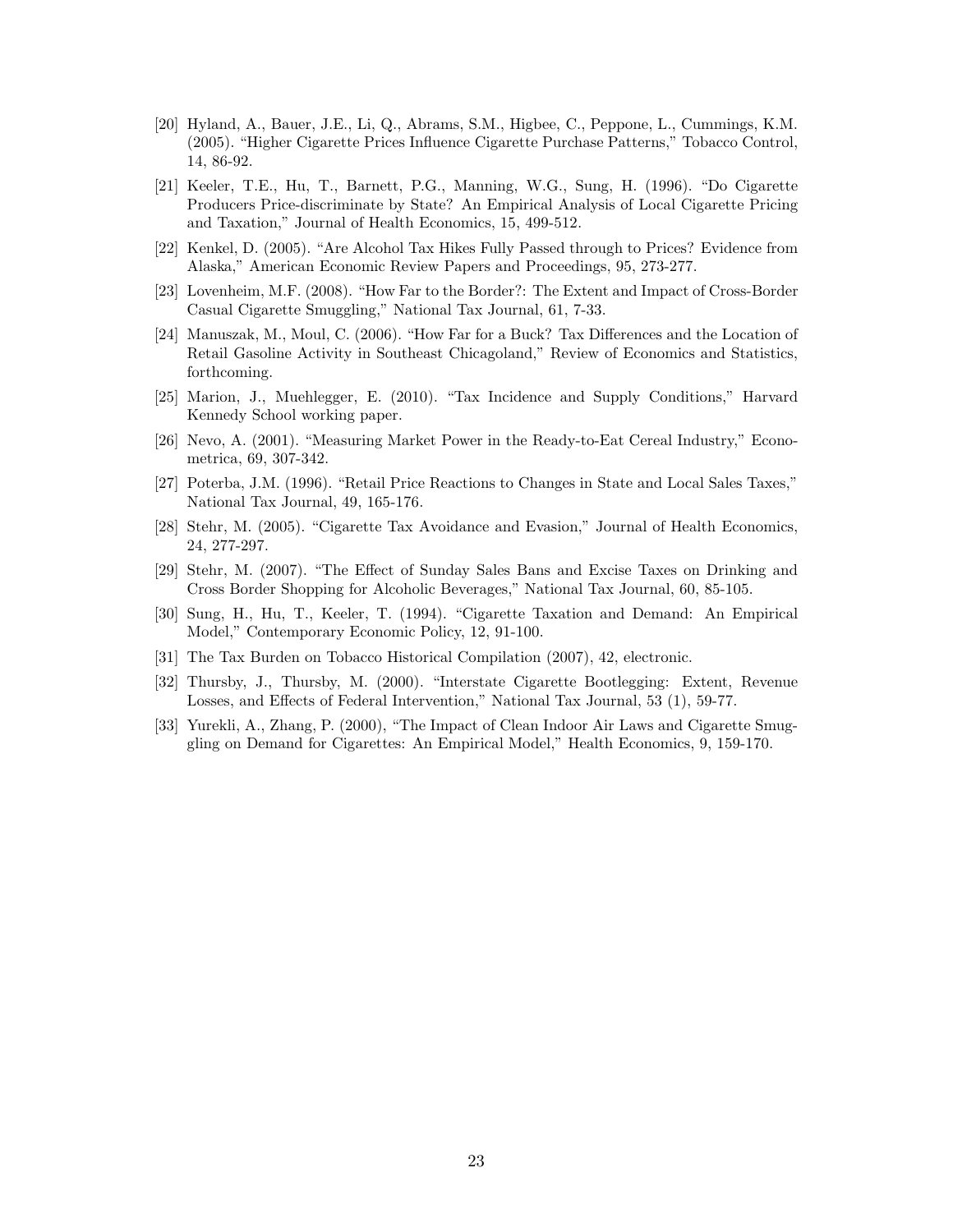

Figure 1: Cigarette Excise Tax (cents/pack)

Figure 2: Cigarette Excise Tax, relative to Wisconsin (cents/pack)

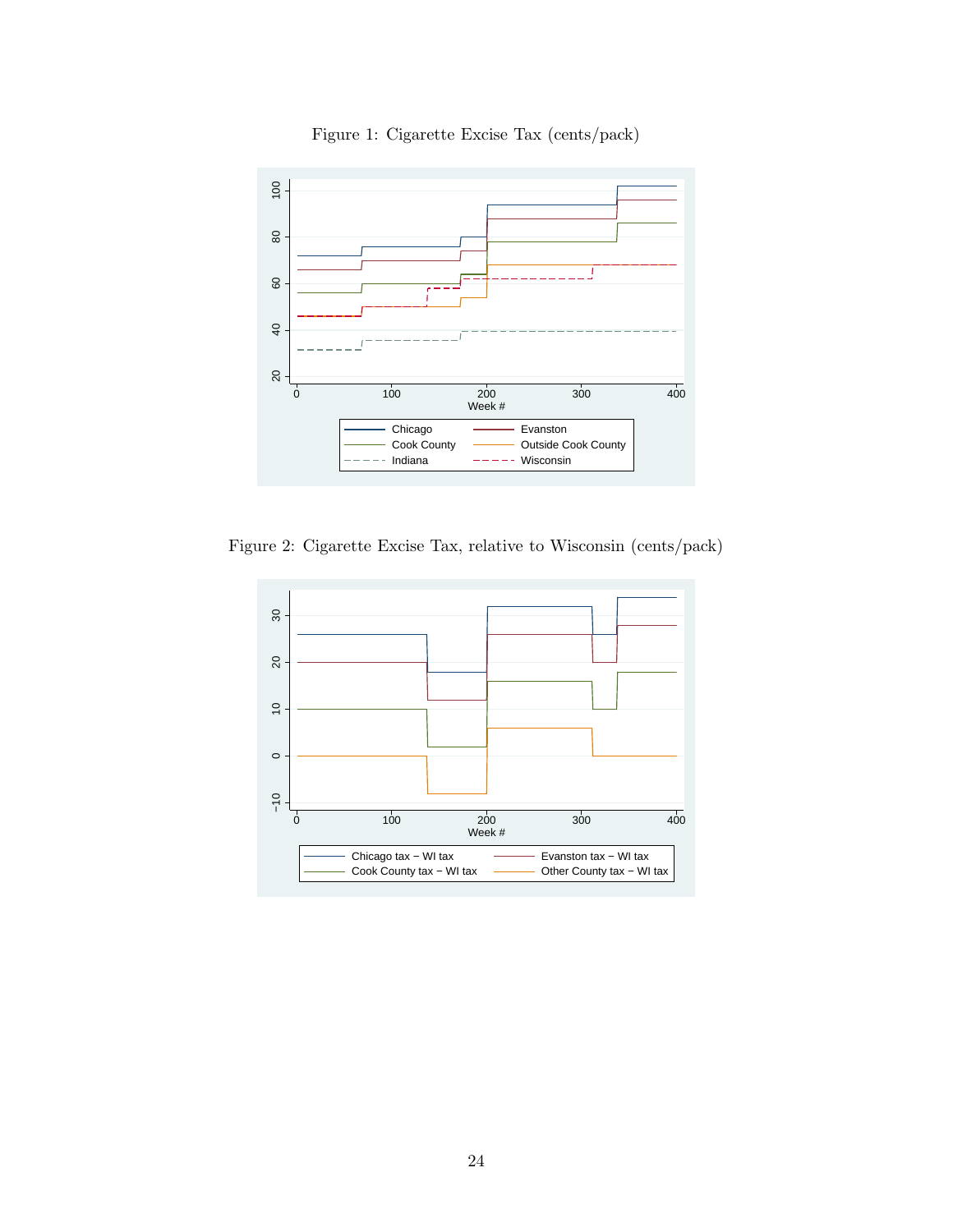Figure 3:



Figure 4:

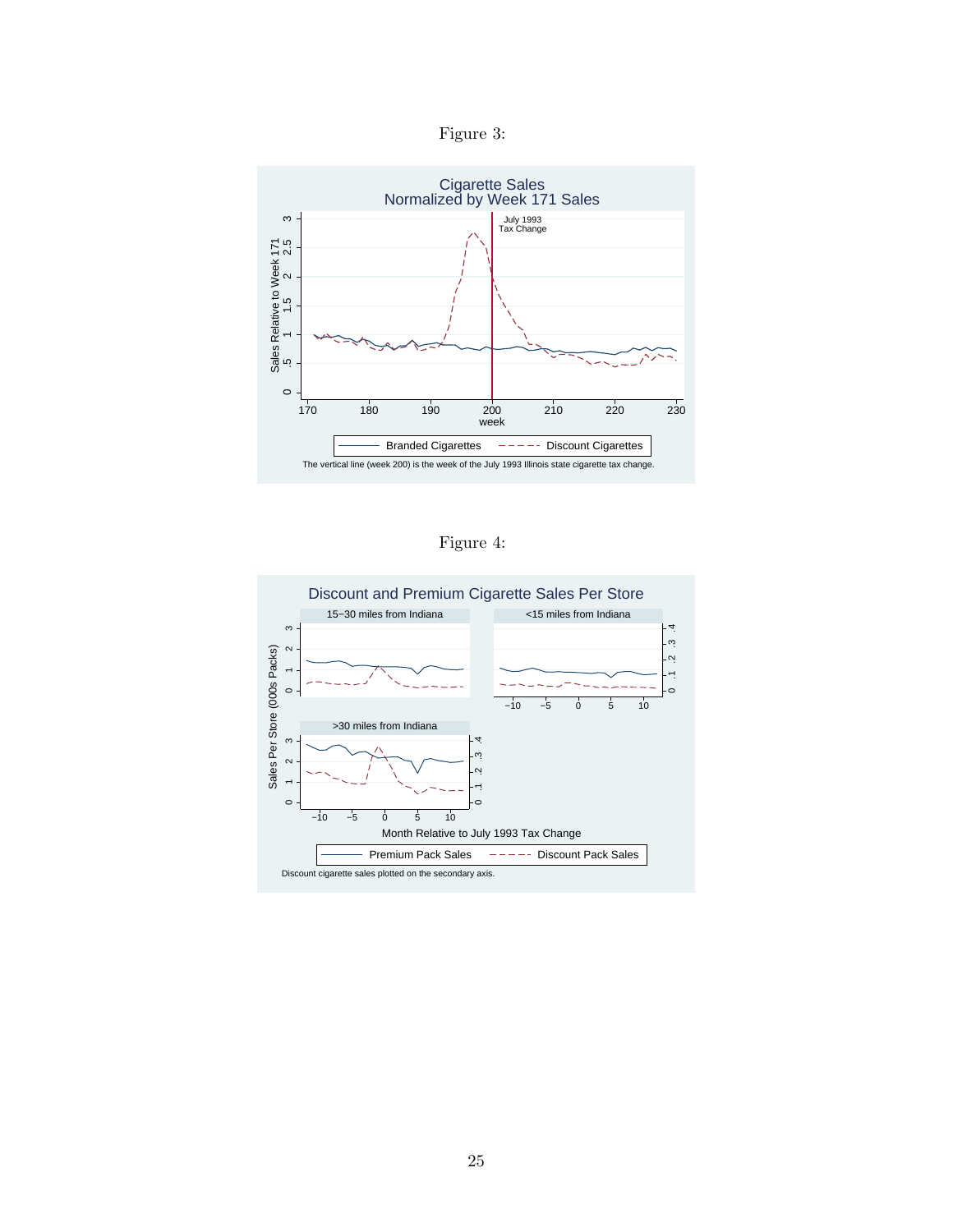|                                                                | Mean  | Std Dev | Min      | Max  | Observations |
|----------------------------------------------------------------|-------|---------|----------|------|--------------|
| Packs Sold                                                     | 393.4 | 294.5   | 1        | 1917 | 24221        |
| Packs Sold by the Carton                                       | 191.0 | 184.0   | $\Omega$ | 1440 | 24221        |
| Discount Packs Sold                                            | 17.5  | 28.2    | $\Omega$ | 571  | 24221        |
| Price Per Pack $(\frac{6}{\text{pack}})$                       | 2.32  | 0.23    | 1.72     | 4.21 | 24221        |
| Price Per Pack - Sales by the Carton $(\frac{6}{\text{pack}})$ | 2.09  | 0.14    | 1.67     | 2.57 | 22372        |
| Price Per Pack - Discount Sales (\$/pack)                      | 2.03  | 0.25    | 1.30     | 6.81 | 18497        |
| Per Pack Excise Tax (cpp)                                      | 73.8  | 13.5    | 50       | 102  | 24221        |
|                                                                | 35.3  | 12.6    | 14.5     | 62.5 | 24221        |
| Excise Tax Relative to Indiana (cpp)                           |       |         |          |      |              |
| Excise Tax Relative to Wisconsin (cpp)                         | 12.2  | 11.4    | -8       | 34   | 24221        |
| Distance to IN (miles)                                         | 27.6  | 11.2    | 2.02     | 56.6 | 24221        |
| Distance to WI (miles)                                         | 42.7  | 11.9    | 20.2     | 71.2 | 24221        |
| Log(Median Household Income)                                   | 10.6  | 0.28    | 9.87     | 11.2 | 23414        |
| Percent of Customers Below Poverty Line                        | 0.056 | 0.043   | 0.014    | 0.21 | 23414        |
| Percent of Customers College-educated                          | 0.23  | 0.11    | 0.050    | 0.53 | 23414        |
| Percent of Customers Over Age 60                               | 0.17  | 0.062   | 0.058    | 0.31 | 23414        |
| Percent of Minority Customers                                  | 0.15  | 0.17    | 0.024    | 1.00 | 23414        |

Table 1: Summary Statistics

Note: Summary statistics based on UPC-level data aggregated to the store\*week level. Prices for carton and discount cigarettes are conditional on positive sales.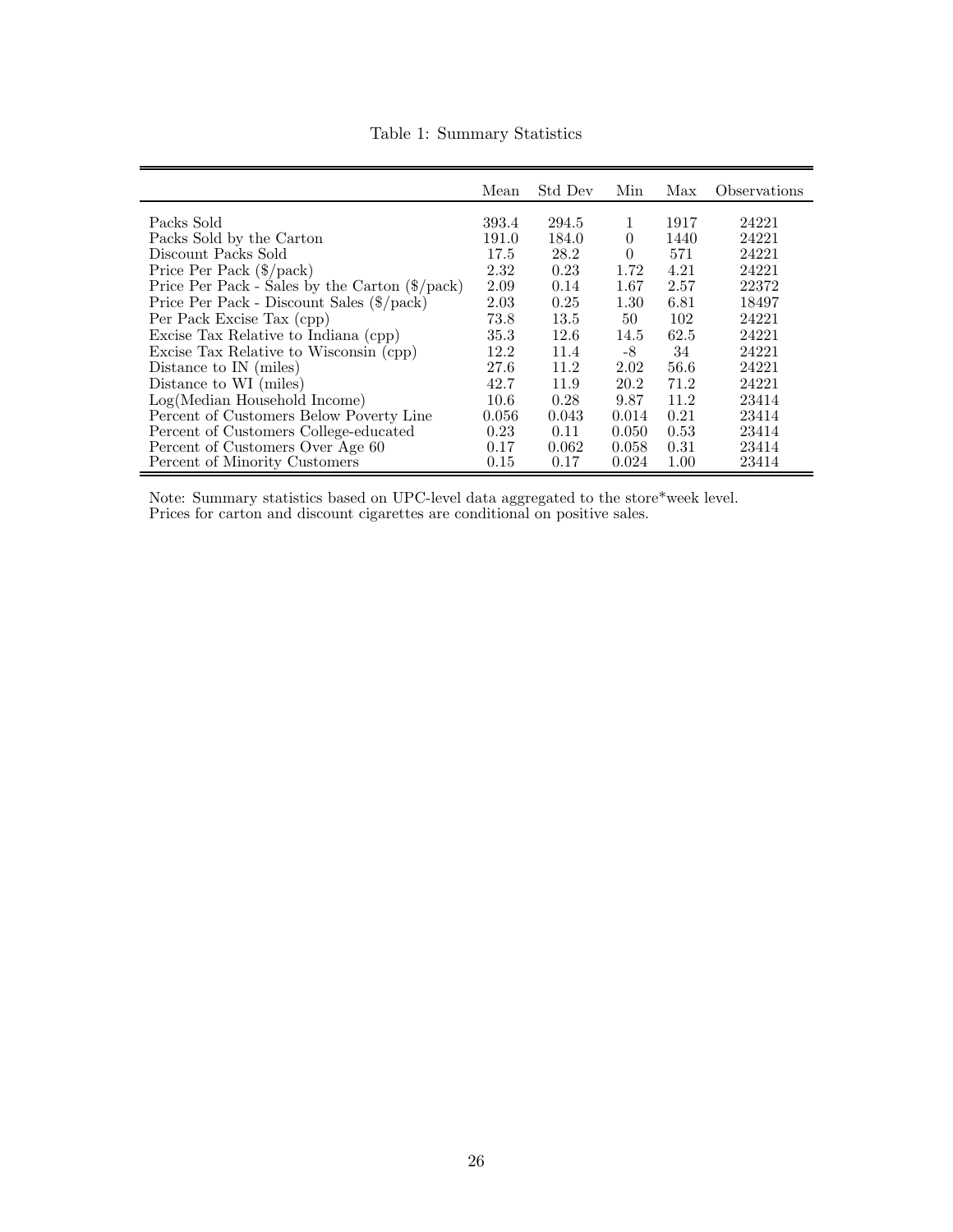|                        | (1)         | (2)       | (3)         |
|------------------------|-------------|-----------|-------------|
|                        | total       | premium   | discount    |
| month 3                | $0.0604*$   | 0.0356    | 0.0821      |
|                        | (0.0322)    | (0.0234)  | (0.0553)    |
| month 4                | $0.250***$  | $-0.0227$ | $0.800***$  |
|                        | (0.0513)    | (0.0209)  | (0.0879)    |
| month 5 (tax increase) | $0.394***$  | $-0.0321$ | $1.223***$  |
|                        | (0.0626)    | (0.0311)  | (0.0983)    |
| month 6                | $0.168***$  | 0.00653   | $0.609***$  |
|                        | (0.0582)    | (0.0441)  | (0.101)     |
| month 7                | $-0.0283$   | 0.000182  | 0.152       |
|                        | (0.0544)    | (0.0378)  | (0.0917)    |
| month 8                | $-0.0481$   | 0.0901    | $-0.110$    |
|                        | (0.0547)    | (0.0572)  | (0.0900)    |
| months 9 and 10        | $-0.165***$ | 0.0636    | $-0.354***$ |
|                        | (0.0590)    | (0.0609)  | (0.0922)    |
| Observations           | 6165        | 3363      | 2802        |

Table 2: The Effect of the June 1993 Illinois Tax Increase

The dependent variable is the log of sales over a ten-month window surrounding the June 1993 increase in the Illinois excise tax. The tax increase occurred at the end of month 5. The baseline period is months 1 and 2, three months prior to the tax increase when we expect no behavioral change in response to the future tax. All specifications include store fixed effects. Robust Standard Errors clustered at the store level. \*  $p < 0.10$ , \*\*  $p < 0.05$ , \*\*\*  $p < 0.01$ .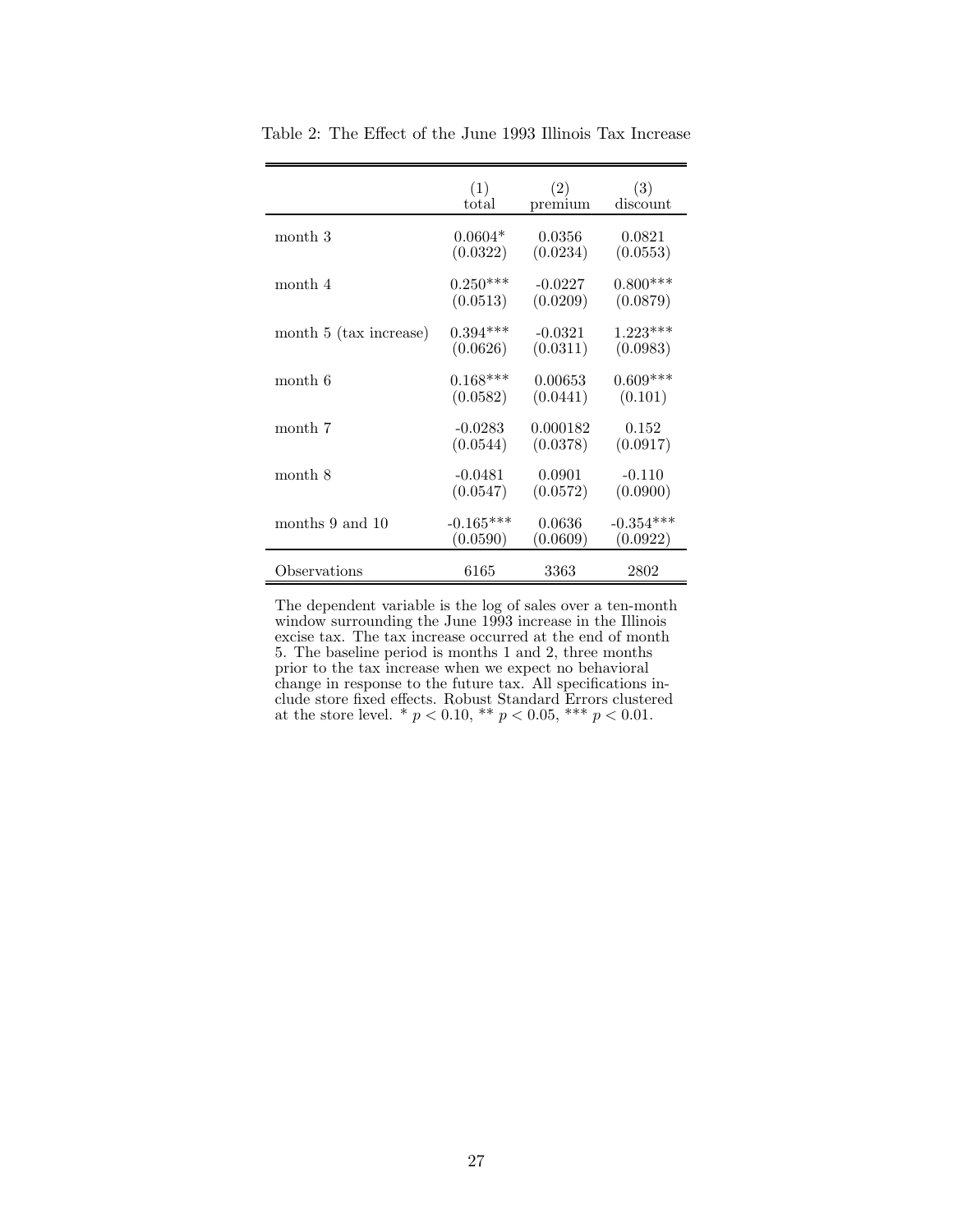|                        | (1)<br>near | $\begin{array}{c} (2) \\ \text{far} \end{array}$ | (3)<br>premium: near | $\left( 4\right)$<br>premium: far | (5)<br>discount: near | (6)<br>discount: far |
|------------------------|-------------|--------------------------------------------------|----------------------|-----------------------------------|-----------------------|----------------------|
| month 3                | 0.125       | 0.0454                                           | 0.0379               | 0.0349                            | 0.0546                | 0.0914               |
|                        | (0.0767)    | (0.0357)                                         | (0.0694)             | (0.0229)                          | (0.127)               | (0.0623)             |
| month 4                | 0.102       | $0.287***$                                       | $-0.0720$            | $-0.00828$                        | $0.529***$            | $0.859***$           |
|                        | (0.108)     | (0.0577)                                         | (0.0607)             | (0.0202)                          | (0.153)               | (0.100)              |
| month 5 (tax increase) | 0.142       | $0.457***$                                       | $-0.00922$           | $-0.0382$                         | $0.642***$            | $1.345***$           |
|                        | (0.135)     | (0.0685)                                         | (0.0632)             | (0.0360)                          | (0.222)               | (0.104)              |
| month 6                | $-0.0474$   | $0.223***$                                       | 0.0227               | 0.00237                           | 0.0130                | $0.735***$           |
|                        | (0.110)     | (0.0658)                                         | (0.139)              | (0.0417)                          | (0.151)               | (0.112)              |
| month 7                | $-0.186$    | 0.0146                                           | 0.0329               | $-0.00878$                        | $-0.0228$             | $0.188*$             |
|                        | (0.143)     | (0.0566)                                         | (0.118)              | (0.0358)                          | (0.187)               | (0.104)              |
| month 8                | $-0.00740$  | $-0.0592$                                        | $0.301*$             | 0.0291                            | $-0.329*$             | $-0.0626$            |
|                        | (0.112)     | (0.0628)                                         | (0.158)              | (0.0569)                          | (0.170)               | (0.102)              |
| months 9 and 10        | $-0.0169$   | $-0.203***$                                      | 0.285                | 0.00154                           | $-0.286$              | $-0.371***$          |
|                        | (0.148)     | (0.0639)                                         | (0.172)              | (0.0602)                          | (0.190)               | (0.104)              |
| Observations           | 1254        | 4911                                             | 747                  | 2616                              | 507                   | 2295                 |

Table 3: The Effect of the June 1993 Illinois Tax Change on Total, Premium and Discount Sales, by location

The sample is split for premium and discount cigarettes as well as for stores located near (within 20 miles) and far from Indiana (the nearest jurisdiction with substantially lower taxes. The dependent variable is the log of sales over a ten-month window surrounding the June 1993 increase in the Illinois excise tax. The tax increase occurred at the end of month 5. The baseline period is months 1 and 2, three months prior to the tax increase when we expect no behavioral change in response to the future tax. All specifications include store fixed effects. Robust Standard Errors clustered at the store level. \*  $p < 0.10$ , \*\*  $p < 0.05$ , \*\*\*  $p < 0.01$ .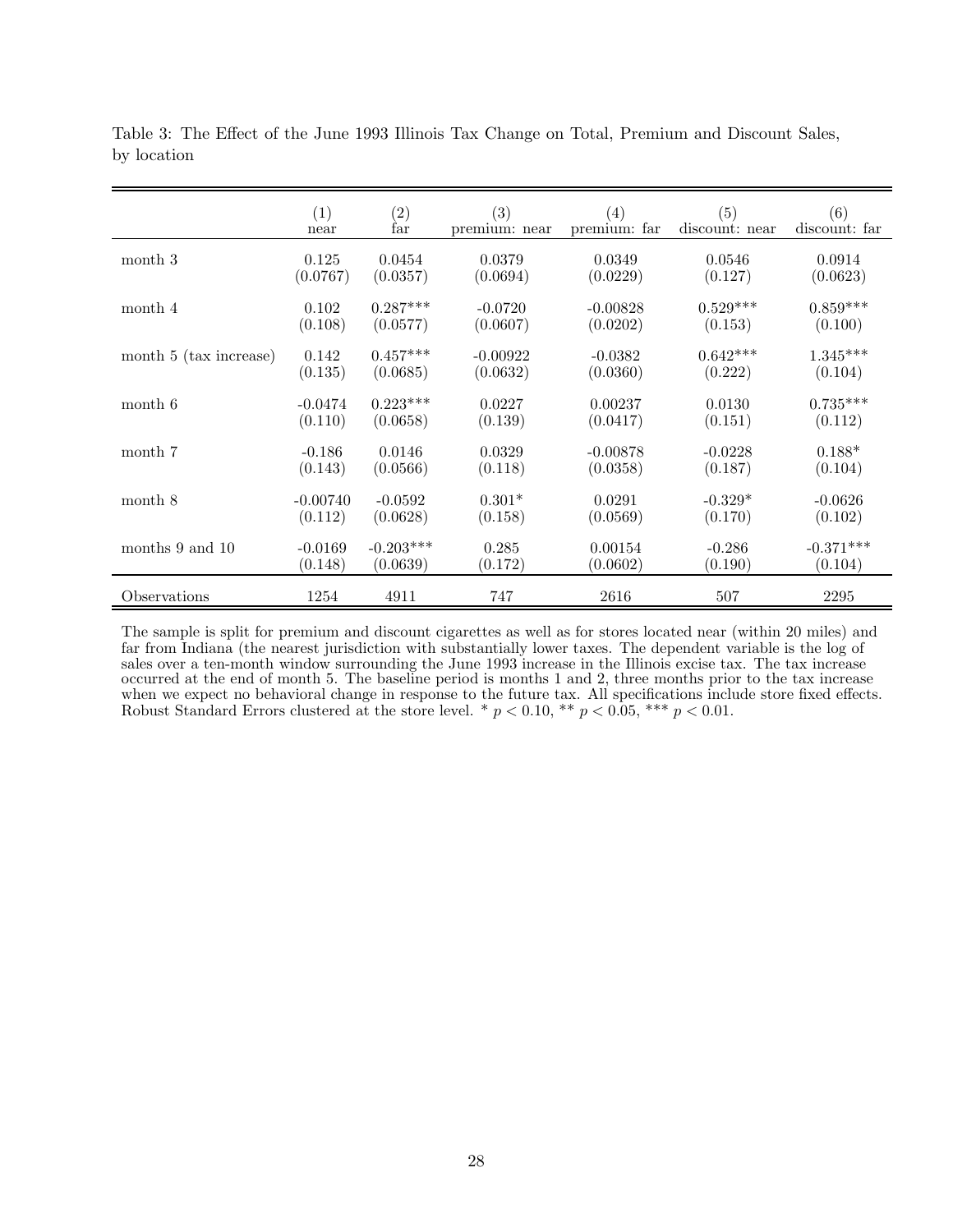|                                                   | (1)                      | (2)                      | (3)                        | (4)                        | (5)                        | (6)                        |
|---------------------------------------------------|--------------------------|--------------------------|----------------------------|----------------------------|----------------------------|----------------------------|
| $log(Tax-Inclusive Price)$                        | $-0.404**$<br>(0.156)    | $-0.355**$<br>(0.156)    | $-0.355**$<br>(0.156)      | $-0.354**$<br>(0.162)      | $-0.596***$<br>(0.146)     | $-0.625***$<br>(0.149)     |
| Discount*log(Tax-Inclusive Price)                 |                          |                          |                            |                            | 0.376<br>(0.248)           | 0.426<br>(0.260)           |
| Tax difference/distance to nearest state          | $-0.0174$<br>(0.0541)    | 0.00927<br>(0.0500)      | 0.00555<br>(0.0497)        | 0.00622<br>(0.0501)        | 0.00450<br>(0.0494)        | 0.00507<br>(0.0498)        |
| Carton*(Tax difference/distance to nearest state) |                          | $-0.0931**$<br>(0.0464)  | $-0.0899*$<br>(0.0462)     | $-0.0927*$<br>(0.0472)     | $-0.0896*$<br>(0.0460)     | $-0.0923*$<br>(0.0470)     |
| Tax Change Over Subsequent Month                  | $0.0142***$<br>(0.00302) | $-0.00426*$<br>(0.00233) | $-0.00432*$<br>(0.00232)   | $-0.00371$<br>(0.00230)    | $-0.00418*$<br>(0.00230)   | $-0.00356$<br>(0.00228)    |
| Discount*Subsequent Tax Change                    |                          | $0.0409***$<br>(0.00420) | $-0.0122$<br>(0.00873)     | $-0.00143$<br>(0.00897)    | $-0.0122$<br>(0.00873)     | $-0.00151$<br>(0.00897)    |
| Discount*Subsequent Tax Change*Distance to IN     |                          |                          | $0.00186***$<br>(0.000290) | $0.00148***$<br>(0.000298) | $0.00186***$<br>(0.000291) | $0.00148***$<br>(0.000298) |
| Subsequent Tax Change*4-year college fraction     |                          |                          |                            | $-0.000172$<br>(0.0226)    |                            | 0.000381<br>(0.0226)       |
| Subsequent Tax Change*Log(Median Income)          |                          |                          |                            | $-0.00301$<br>(0.0127)     |                            | $-0.00326$<br>(0.0126)     |
| Subsequent Tax Change*Fraction Over 60            |                          |                          |                            | $-0.0385$<br>(0.0302)      |                            | $-0.0378$<br>(0.0302)      |
| Subsequent Tax Change*Minority Fraction           |                          |                          |                            | $-0.0352*$<br>(0.0209)     |                            | $-0.0352*$<br>(0.0208)     |
| Observations<br>R-Squared                         | 71259<br>0.859           | 71259<br>0.859           | 71259<br>0.860             | 68053<br>0.856             | 71259<br>0.860             | 68053<br>0.856             |

Table 4: Consumer Response to Excise Tax Changes

The dependent variable is the log of sales. All specifications include <sup>a</sup> quartic time trend, store fixed effects and carton\*discount fixed effects. Taxes and average prices at other stores are used as instruments for price in the IV specifications. For specifications (5) and (6), we further interact excise tax and average prices with the discountindicator as instruments for the discount\*log(Price) interaction term. Robust Standard Errors clustered at the store level. \*, \*\*, and \*\*\* denote significance at the 10%, 5% and 1% levels.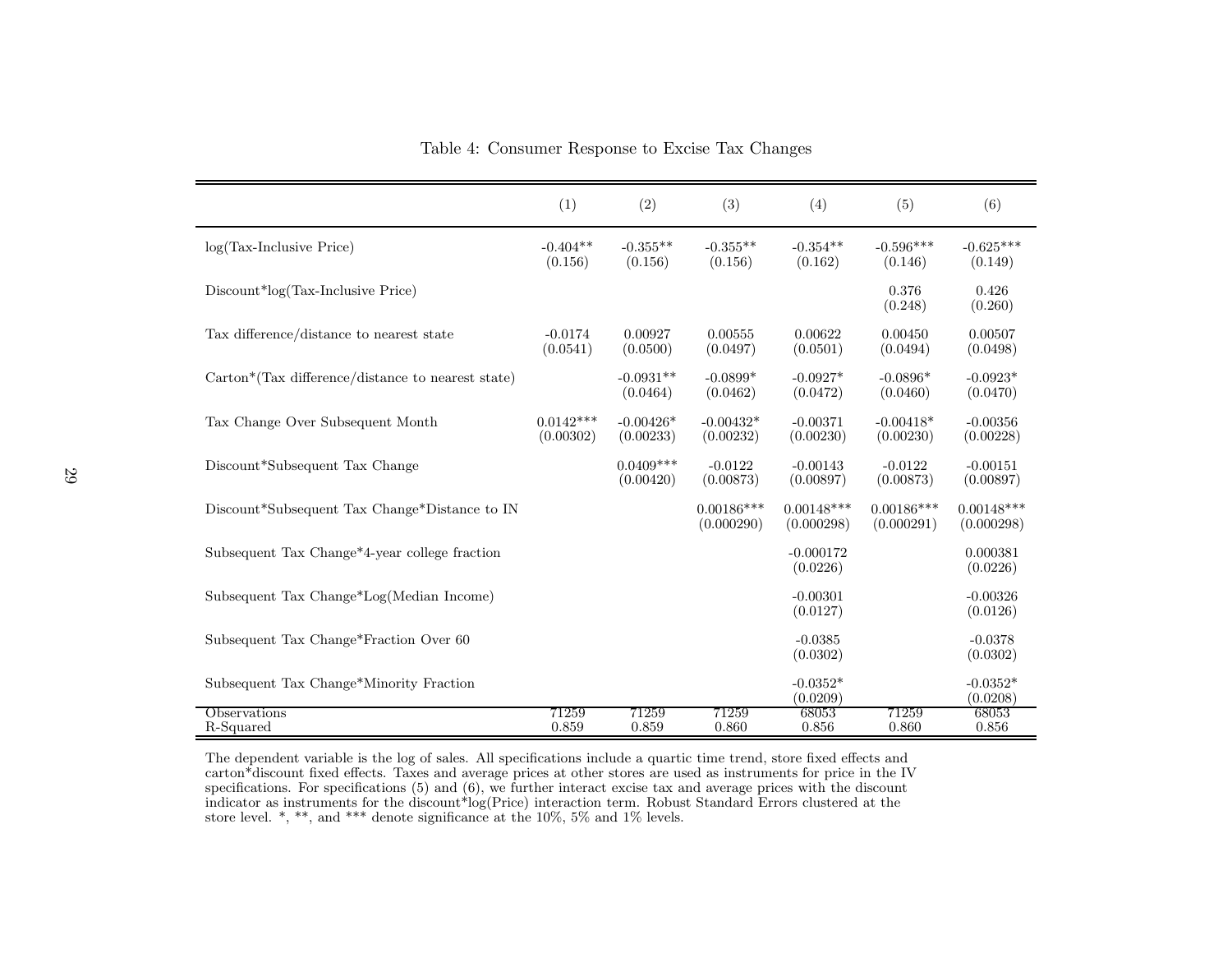|                                           | (1)                          | (2)                         | (3)                           | (4)                          | (5)                          |
|-------------------------------------------|------------------------------|-----------------------------|-------------------------------|------------------------------|------------------------------|
| Tax Per Pack                              | $-0.000757***$<br>(0.000210) | $-0.000480**$<br>(0.000220) | $-0.000956$ ***<br>(0.000215) | $-0.000851***$<br>(0.000211) | $-0.000694***$<br>(0.000216) |
| Tax Change Over Subsequent Month          |                              | $0.00456***$<br>(0.000383)  |                               |                              | $0.00448***$<br>(0.000392)   |
| Tax Change Over Preceding Month           |                              | $0.00241***$<br>(0.000288)  |                               |                              | $0.00248***$<br>(0.000297)   |
| Tax difference/Distance to nearest state  |                              |                             | $0.00312***$<br>(0.00110)     |                              | $0.00186*$<br>(0.00105)      |
| Tax Per Pack $*$ log(Median Income)       |                              |                             |                               | 0.000593<br>(0.000717)       | 0.000511<br>(0.000702)       |
| Tax Per Pack * Perc. of Customers with BA |                              |                             |                               | 0.00150<br>(0.00127)         | 0.00177<br>(0.00133)         |
| Tax Per Pack * Perc. Minority Customers   |                              |                             |                               | $0.00310**$<br>(0.00137)     | $0.00278**$<br>(0.00135)     |
| Tax Per Pack * Perc. of Customers Over 60 |                              |                             |                               | $0.00635**$<br>(0.00254)     | $0.00562**$<br>(0.00254)     |
| Observations<br>R-Squared                 | 24221<br>0.356               | 23538<br>0.404              | 24221<br>0.358                | 23414<br>0.366               | 22755<br>0.412               |

Table 5: Discount Cigarette Market Share

Robust Standard Errors clustered at the store level. The dependent variable is the sales of discount cigarettes divided by total sales of all cigarettes. All specifications include store fixed effects and <sup>a</sup> quartic time trend. \*, \*\*, and \*\*\* denote significance at the 10%, 5% and 1% levels.